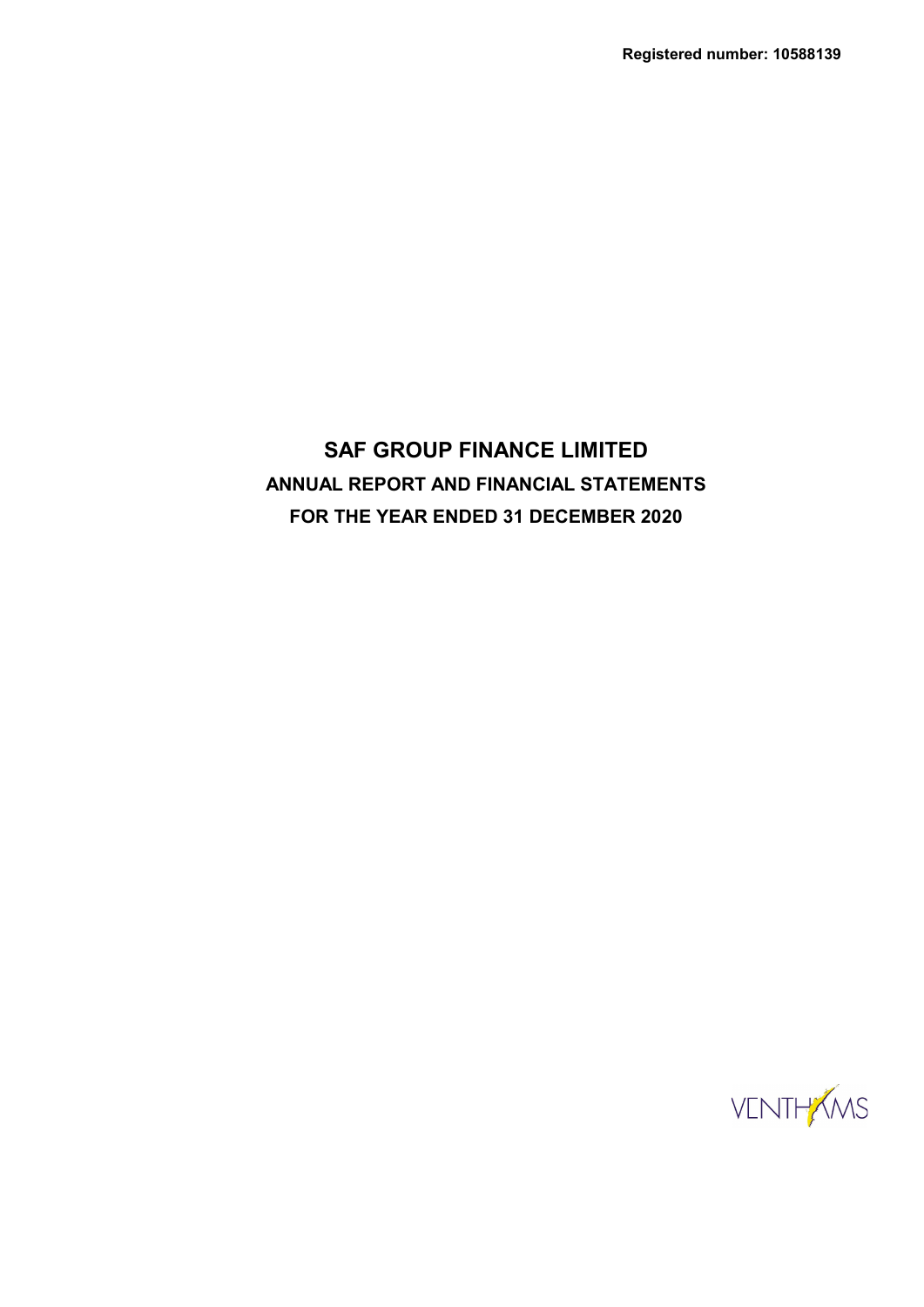### COMPANY INFORMATION

| <b>Directors</b>            | F E Athill<br>R J McDougall<br>Y C Oertengren<br>M C Randall<br><b>B</b> Dhenin<br>J Wiles<br>J S Wolvaardt<br>R C Chadwick<br>R R Goscomb |
|-----------------------------|--------------------------------------------------------------------------------------------------------------------------------------------|
| <b>Registered number</b>    | 10588139                                                                                                                                   |
| <b>Registered office</b>    | 5th Floor<br><b>Harling House</b><br>47-51 Great Suffolk Street<br>London<br>SE10BS                                                        |
| <b>Independent auditors</b> | <b>BDO LLP</b><br>55 Baker Street<br>London<br>W1U 7EU                                                                                     |
| <b>Accountants</b>          | Venthams<br><b>Chartered Accountants</b><br>Millhouse<br>32-38 East Street<br>Rochford<br>Essex<br>SS4 1DB                                 |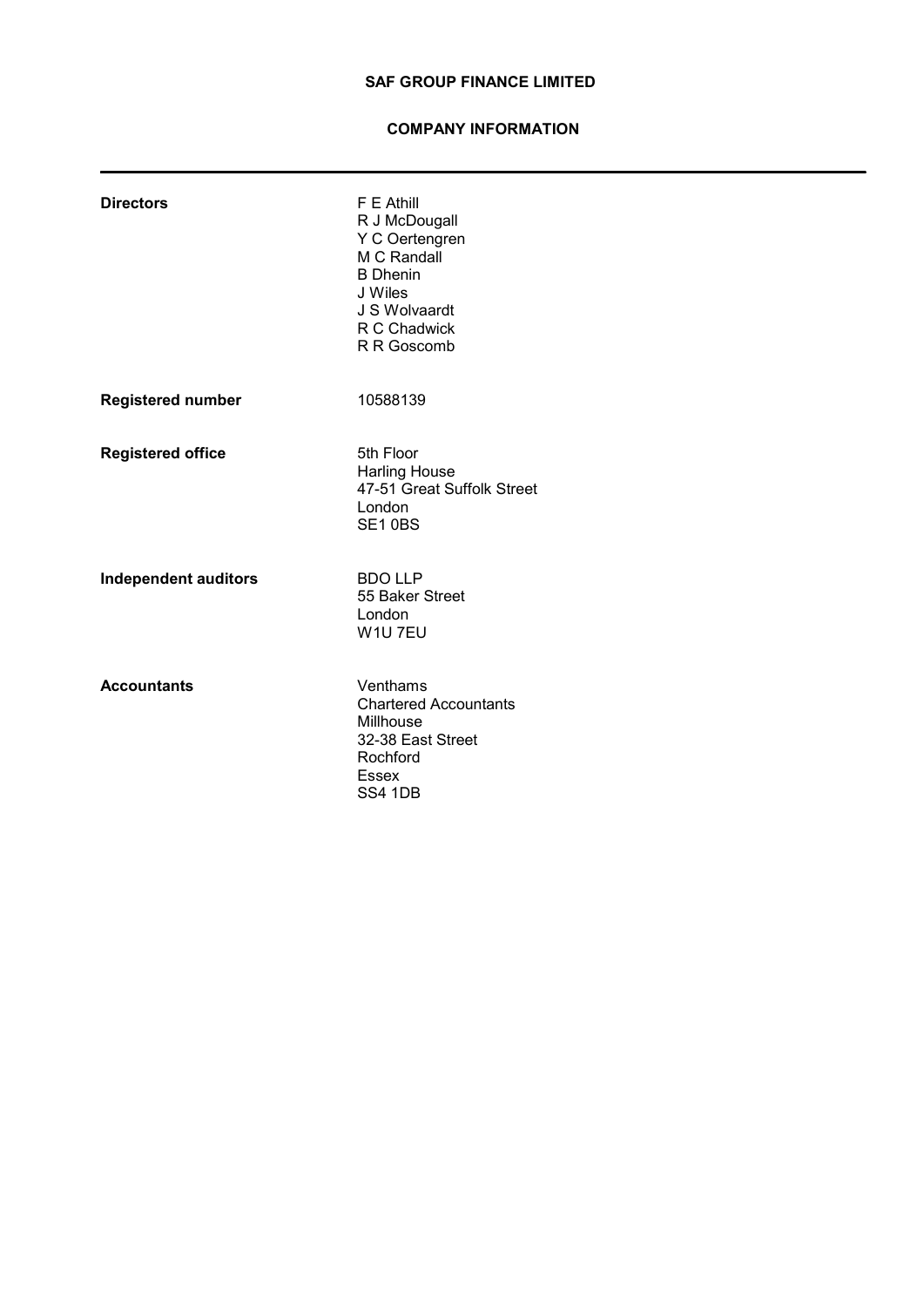# **CONTENTS**

|                                          | Page      |
|------------------------------------------|-----------|
| <b>Strategic report</b>                  | $1 - 3$   |
| Directors' report                        | $4 - 5$   |
| Independent auditors' report             | $6 - 8$   |
| <b>Statement of comprehensive income</b> | 9         |
| <b>Balance sheet</b>                     | 10        |
| <b>Statement of changes in equity</b>    | 11        |
| Notes to the financial statements        | $12 - 20$ |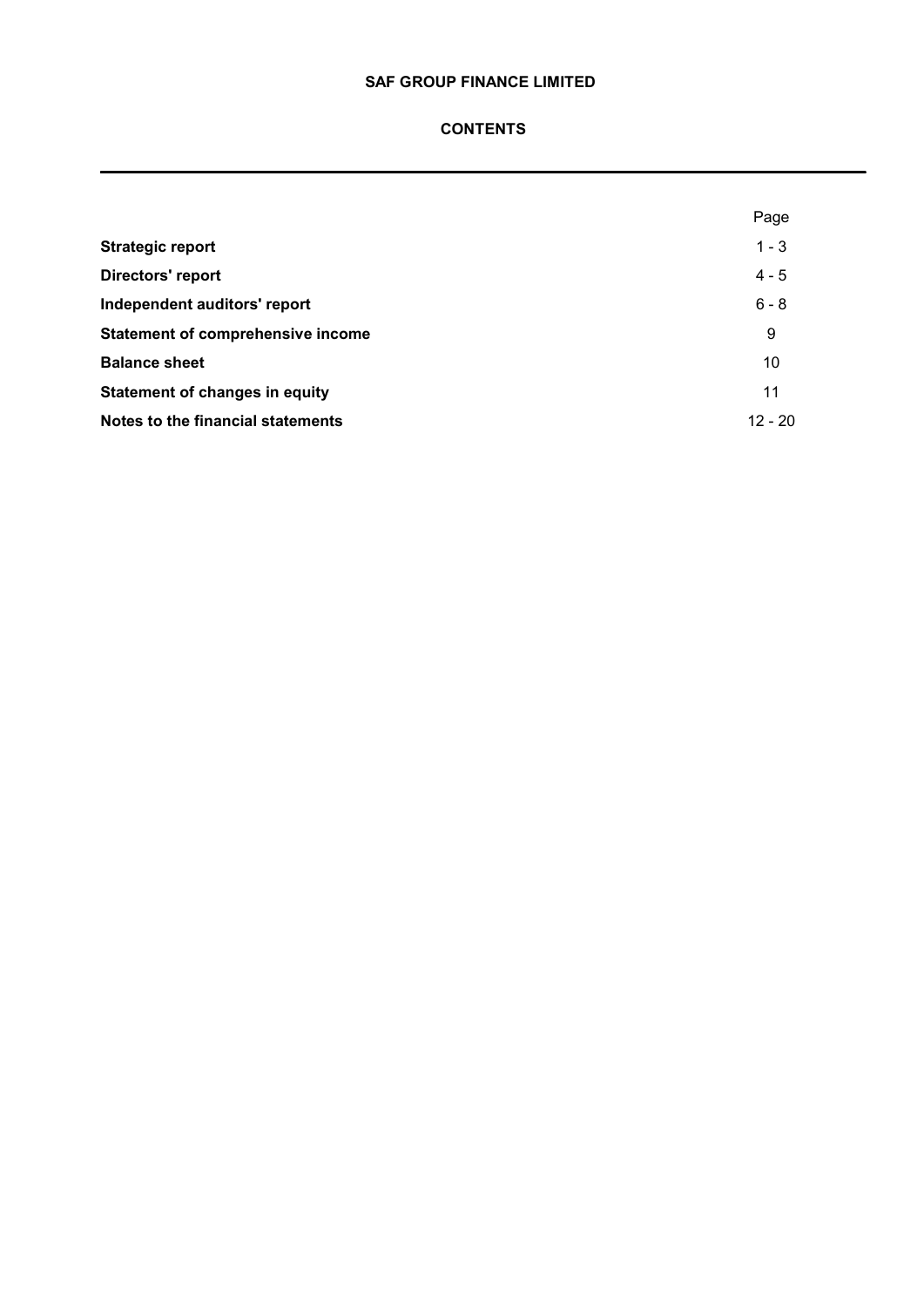#### STRATEGIC REPORT FOR THE YEAR ENDED 31 DECEMBER 2020

#### Introduction

The directors present their report and financial statements for the year ended 31 December 2020.

### Principal Activity

The principal activity of SAF Group Finance Limited (the 'Company') is that of providing equity and medium term note funding to the other companies within SAF Group Holdco Limited (the 'Group' or 'Simply') to assist in the provision and supply of lending to UK SMEs.

#### Business review

The Directors are pleased with the performance of the Company's investments in Simply Asset Finance Operations Limited and SAF1 Limited during the year.

During the year the Company entered into a medium-term note (MTN) programme and completed the first issuance in March 2020 and at the end of the year had issued £14.7m.

Despite the impact of Covid-19 new business origination of £154.5m (2019: £160.0m) resulted in a 27% increase in the loan book to £217.5m (2019: £171.5m).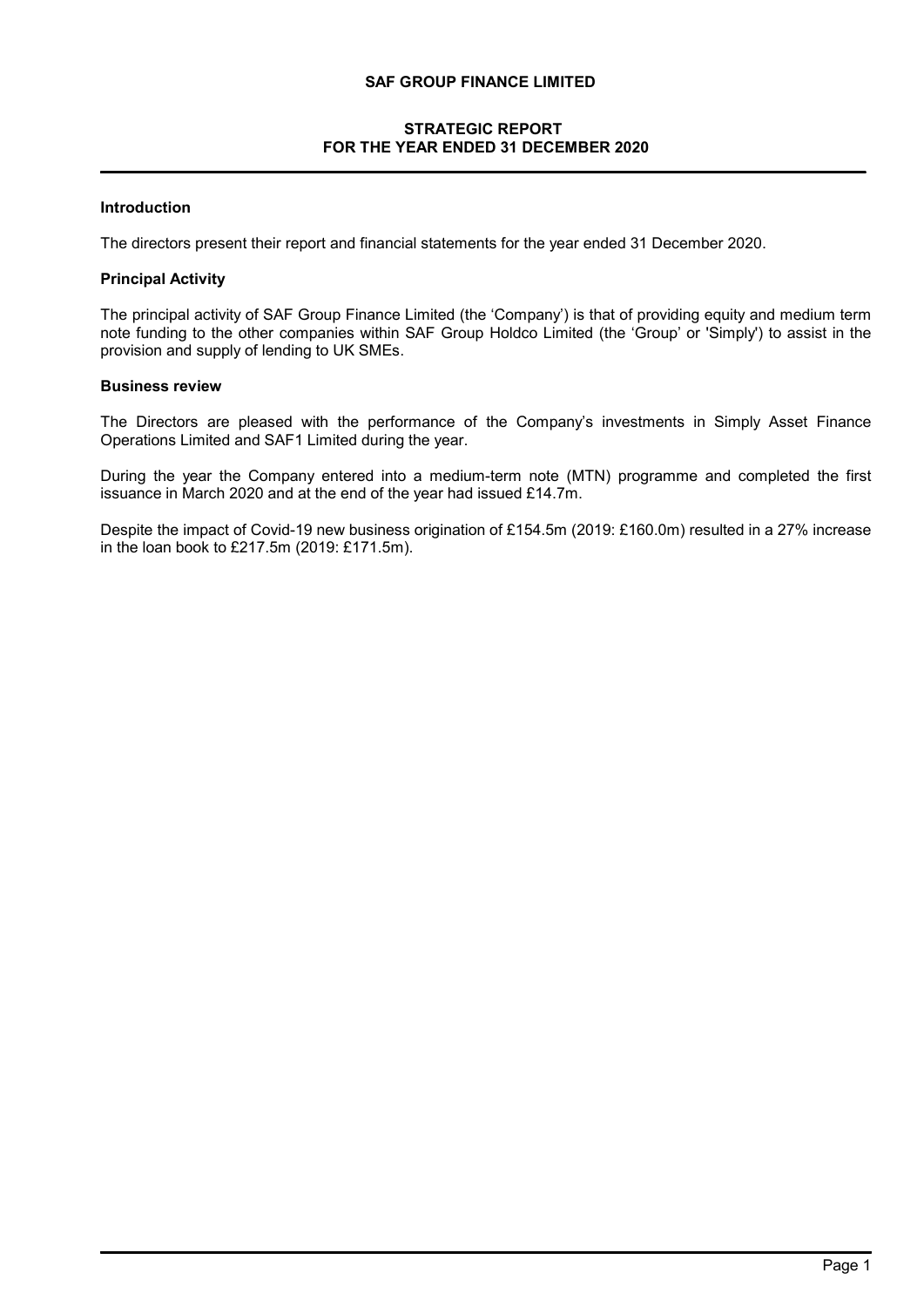### STRATEGIC REPORT (CONTINUED) FOR THE YEAR ENDED 31 DECEMBER 2020

### Principal risks and uncertainties

The Group faces a number of risks in the normal course of business providing lending to UK SMEs. The Board of Directors have set monthly meetings to discuss and review the relevant risks and mitigants.

| <b>Risk</b>                                                                                                                                                                                                                                                                                                                                                                                                                                                                                                           | <b>Mitigation</b>                                                                                                                                                                                                                                                                                                                                                                                                                                                                                                                                                                                                                                                                                                                                                                                                                                                                                                                                                                                                                                        |
|-----------------------------------------------------------------------------------------------------------------------------------------------------------------------------------------------------------------------------------------------------------------------------------------------------------------------------------------------------------------------------------------------------------------------------------------------------------------------------------------------------------------------|----------------------------------------------------------------------------------------------------------------------------------------------------------------------------------------------------------------------------------------------------------------------------------------------------------------------------------------------------------------------------------------------------------------------------------------------------------------------------------------------------------------------------------------------------------------------------------------------------------------------------------------------------------------------------------------------------------------------------------------------------------------------------------------------------------------------------------------------------------------------------------------------------------------------------------------------------------------------------------------------------------------------------------------------------------|
| Liquidity Risk is the risk that Simply will<br>encounter difficulty in meeting the obligations<br>associated with its financial liabilities that are<br>settled by delivering cash or another financial<br>asset. Simply's approach to managing liquidity is<br>to ensure, as far as possible, that it will always<br>have sufficient liquidity to meet its liabilities when<br>due, under both normal and stressed conditions,<br>without incurring unacceptable losses or risking<br>damage to Simply's reputation. | The Group has strong controls in place to identify and monitor this<br>risk with a Policy owned by the CFO. Regular reporting is<br>reviewed by the CFO and at the monthly Risk & Governance<br>Committees and Board Meetings.<br>This reporting includes, but is not limited to:<br>Cashflow forecasting<br>Stress testing<br>$\overline{\phantom{a}}$<br>Medium term budgeting and planning<br>$\overline{\phantom{a}}$<br>Daily monitoring and bank reconciliations<br>At any point in time the Group targets sufficient cash and funding<br>headroom to support 12 months of operational cash requirements<br>and origination.                                                                                                                                                                                                                                                                                                                                                                                                                       |
| Credit Risk is the risk of a loss to the Group due<br>to a default on a debt that may arise from a<br>customer failing to repay the money advanced to<br>them. The objective of credit risk management is<br>to manage and control credit risk exposure to<br>within acceptable tolerances.                                                                                                                                                                                                                           | The Group is first and foremost an asset-based lender, principally<br>offering finance products as a secured lender. Understanding the<br>assets to be financed, and the risks to value, is key to minimising<br>loss to the Group on default.<br>Central to the Group's lending approach is affordability. Each<br>proposal is initially appraised by the account manager prior to<br>submission to underwriting. The underwriter will then fully<br>appraise the proposal and assess affordability throughout the<br>term of the finance arrangement. This two-stage process provides<br>a 'check & balance' to assuring the advance being sought is within<br>a client's borrowing capacity.<br>The Group further seeks to minimise exposure to credit losses by:<br>maintaining consistent and conservative loan to value<br>ratios;<br>maintaining regular and timely collections and arrears<br>management processes;<br>operating tiered levels of underwriting authority;<br>regular review of the portfolio at the monthly Credit<br>Committee. |
| Market Risk is the risk that changes in market<br>prices, such as foreign exchange rates and<br>interest rates will adversely affect Simply's<br>income or the value of its financial instruments.<br>The objectives of market risk management are to<br>manage and control market risk exposure to<br>within acceptable tolerances, whilst optimising<br>the return on risk.                                                                                                                                         | The Group has strong controls in place to manage this risk which<br>includes regular monitoring and reporting in addition to match<br>funding.<br>Foreign exchange ('FX') exposure is managed through only<br>providing lending in Sterling with any FX requirements transacted<br>before writing the agreement and covered by a customer<br>indemnity.<br>Interest rate exposure is managed using fixed rate agreements to<br>customers matched with fixed rate funding from the senior debt<br>providers.                                                                                                                                                                                                                                                                                                                                                                                                                                                                                                                                              |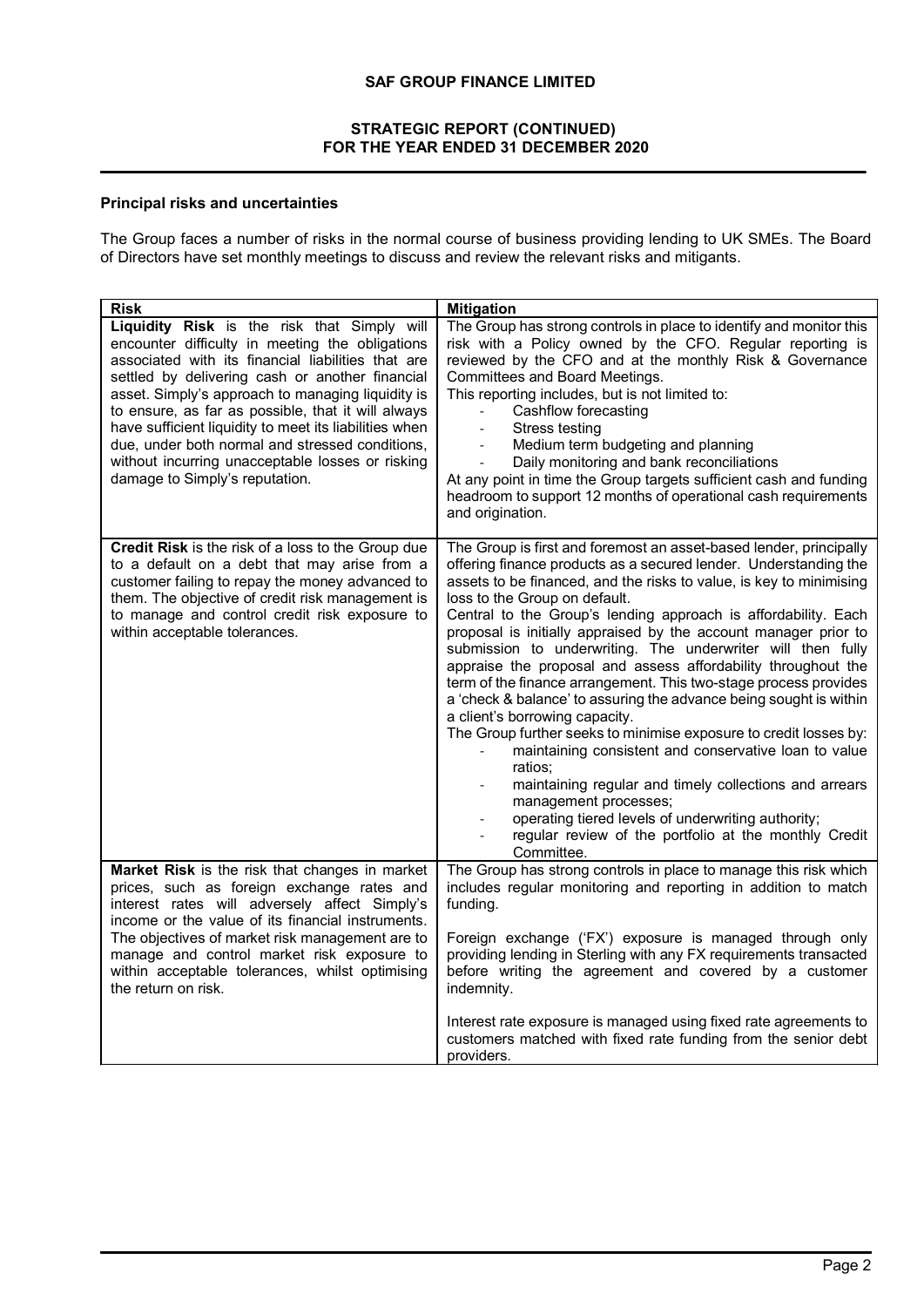#### STRATEGIC REPORT (CONTINUED) FOR THE YEAR ENDED 31 DECEMBER 2020

#### Financial key performance indicators

The key performance indicators which the Directors regularly monitor are:

| 2020 | 2019 |
|------|------|
|------|------|

Loan interest payable £4.4m £3.0m

### **Outlook**

The Directors are confident about the outlook for the Group and its ambition to continue increasing market share through organic growth. This will be achieved through a combination of:

- maintaining disciplined and asset secured underwriting approach
- continued investing in technology to improve customer and introducers experience and relationships
- continued focus on collections and arrears management

The UK left the EU on 31 December 2020. The group has experienced minimal impact, but the board continues to monitor this very closely.

The impact of the Covid-19 pandemic on the 2020 results can be seen in the lower origination year on year and the higher bad debt ratio. The Directors remain cautiously optimistic that most of the impact has been absorbed but continue to be vigilant for any further uncertainty and economic impact.

This report was approved by the board and signed on its behalf.

................................................ J S Wolvaardt **Director** 

Date: 15 April 2021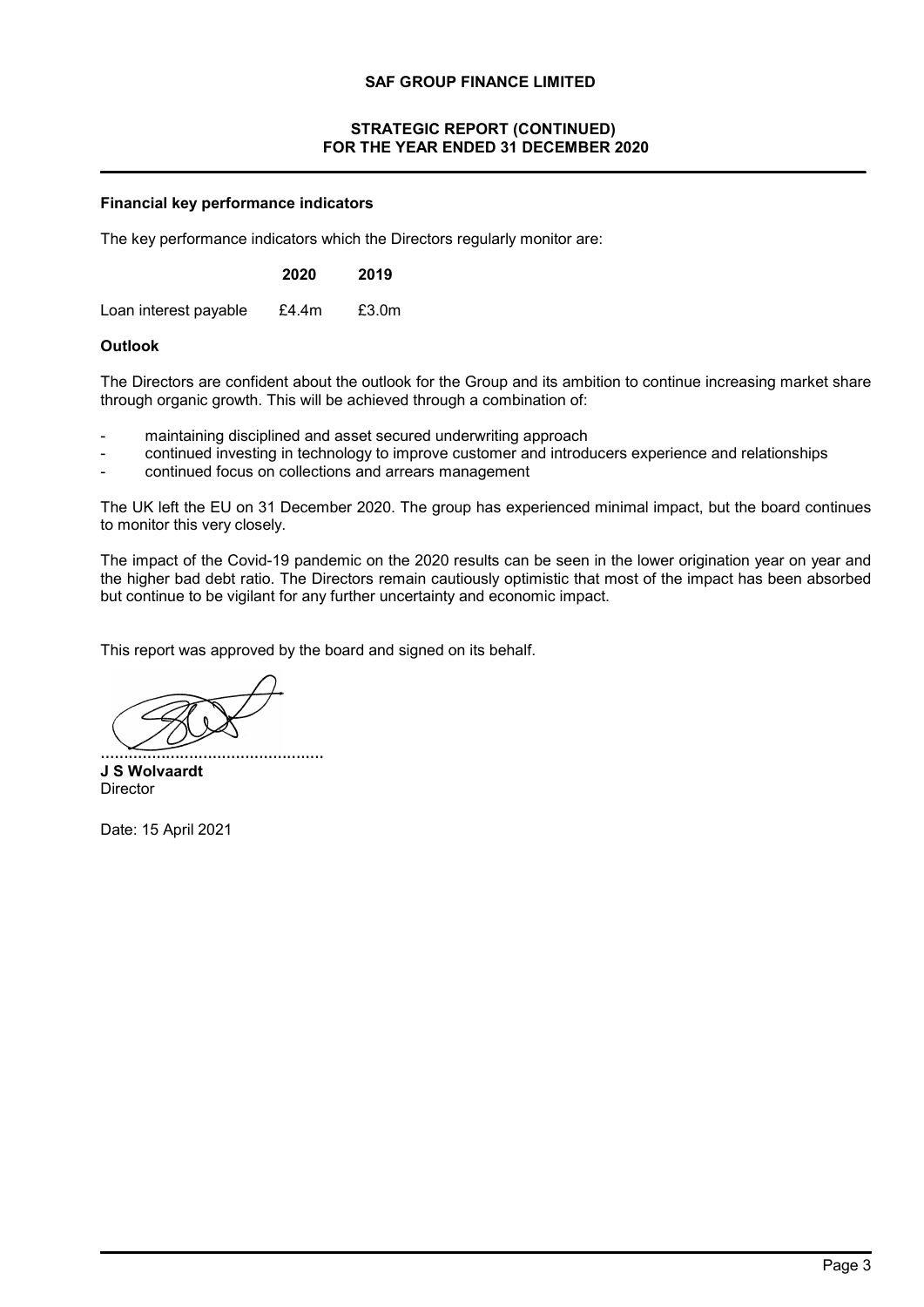#### DIRECTORS' REPORT FOR THE YEAR ENDED 31 DECEMBER 2020

The directors present their report and the financial statements for the year ended 31 December 2020.

#### Directors' responsibilities statement

The directors are responsible for preparing the Strategic Report, the Directors' Report and the financial statements in accordance with applicable law and regulations.

Company law requires the directors to prepare financial statements for each financial year. Under that law the directors have elected to prepare the financial statements in accordance with applicable law and United Kingdom Accounting Standards (United Kingdom Generally Accepted Accounting Practice), including Financial Reporting Standard 102 'The Financial Reporting Standard applicable in the UK and Republic of Ireland'. Under company law the directors must not approve the financial statements unless they are satisfied that they give a true and fair view of the state of affairs of the company and of the profit or loss of the company for that period.

In preparing these financial statements, the directors are required to:

- select suitable accounting policies for the company's financial statements and then apply them consistently;
- make judgments and accounting estimates that are reasonable and prudent;
- state whether applicable UK Accounting Standards have been followed, subject to any material departures disclosed and explained in the financial statements;
- prepare the financial statements on the going concern basis unless it is inappropriate to presume that the company will continue in business.

The directors are responsible for keeping adequate accounting records that are sufficient to show and explain the company's transactions and disclose with reasonable accuracy at any time the financial position of the company and to enable them to ensure that the financial statements comply with the Companies Act 2006. They are also responsible for safeguarding the assets of the company and hence for taking reasonable steps for the prevention and detection of fraud and other irregularities.

#### Results and dividends

The loss for the year, after taxation, amounted to £4,852,337 (2019 -£5,563,145).

#### **Directors**

The directors who served during the year were:

F E Athill R J McDougall Y C Oertengren M C Randall B Dhenin J Wiles J S Wolvaardt R C Chadwick R R Goscomb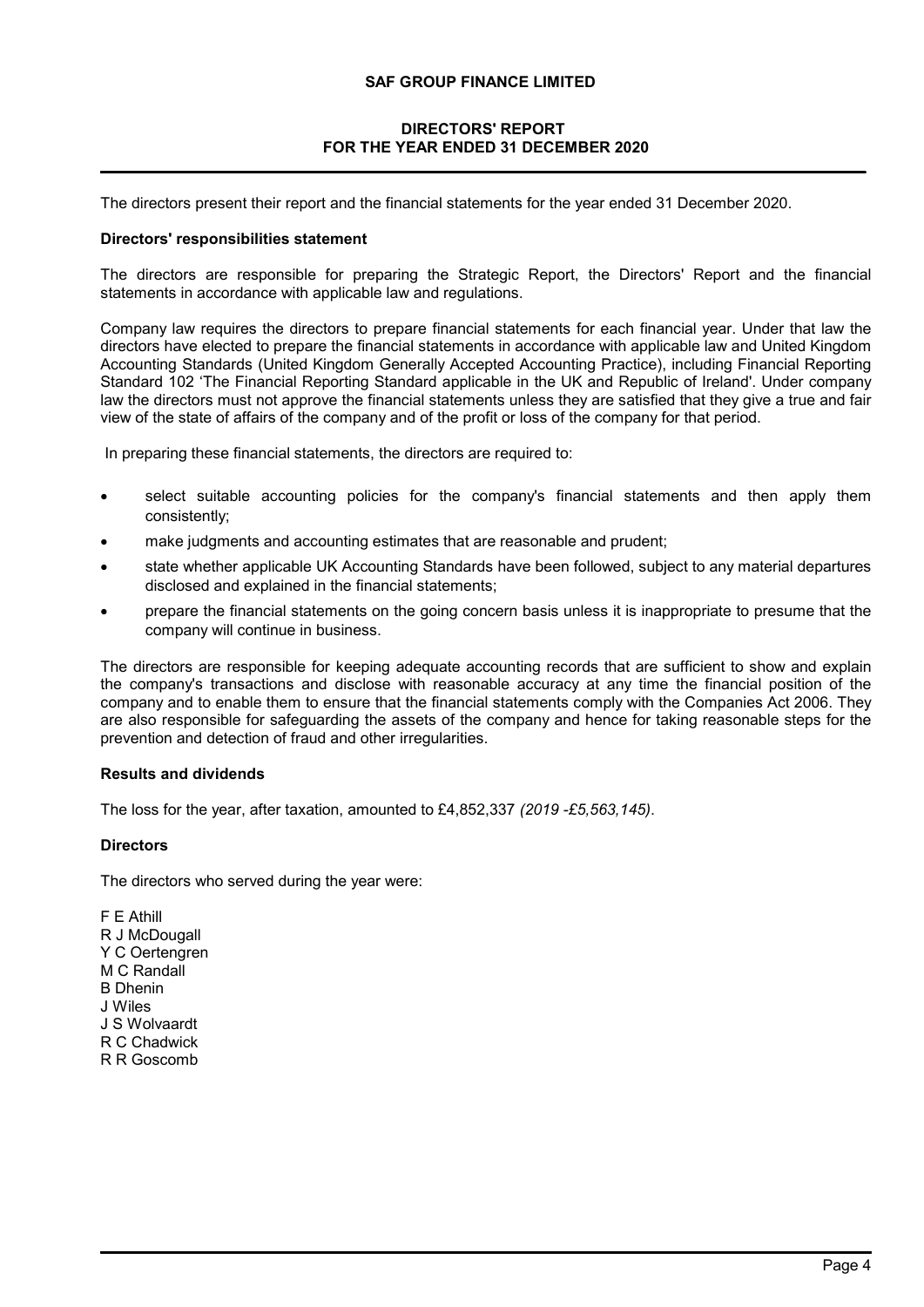#### DIRECTORS' REPORT (CONTINUED) FOR THE YEAR ENDED 31 DECEMBER 2020

#### Disclosure of information to auditors

Each of the persons who are directors at the time when this Directors' Report is approved has confirmed that:

- so far as the director is aware, there is no relevant audit information of which the company's auditors are unaware, and
- the director has taken all the steps that ought to have been taken as a director in order to be aware of any relevant audit information and to establish that the company's auditors are aware of that information.

#### Auditors

Under section 487(2) of the Companies Act 2006, BDO LLP will be deemed to have been reappointed as auditors 28 days after these financial statements were sent to members or 28 days after the latest date prescribed for filing the accounts with the registrar, whichever is earlier.

This report was approved by the board and signed on its behalf.

................................................ J S Wolvaardt **Director** 

Date: 15 April 2021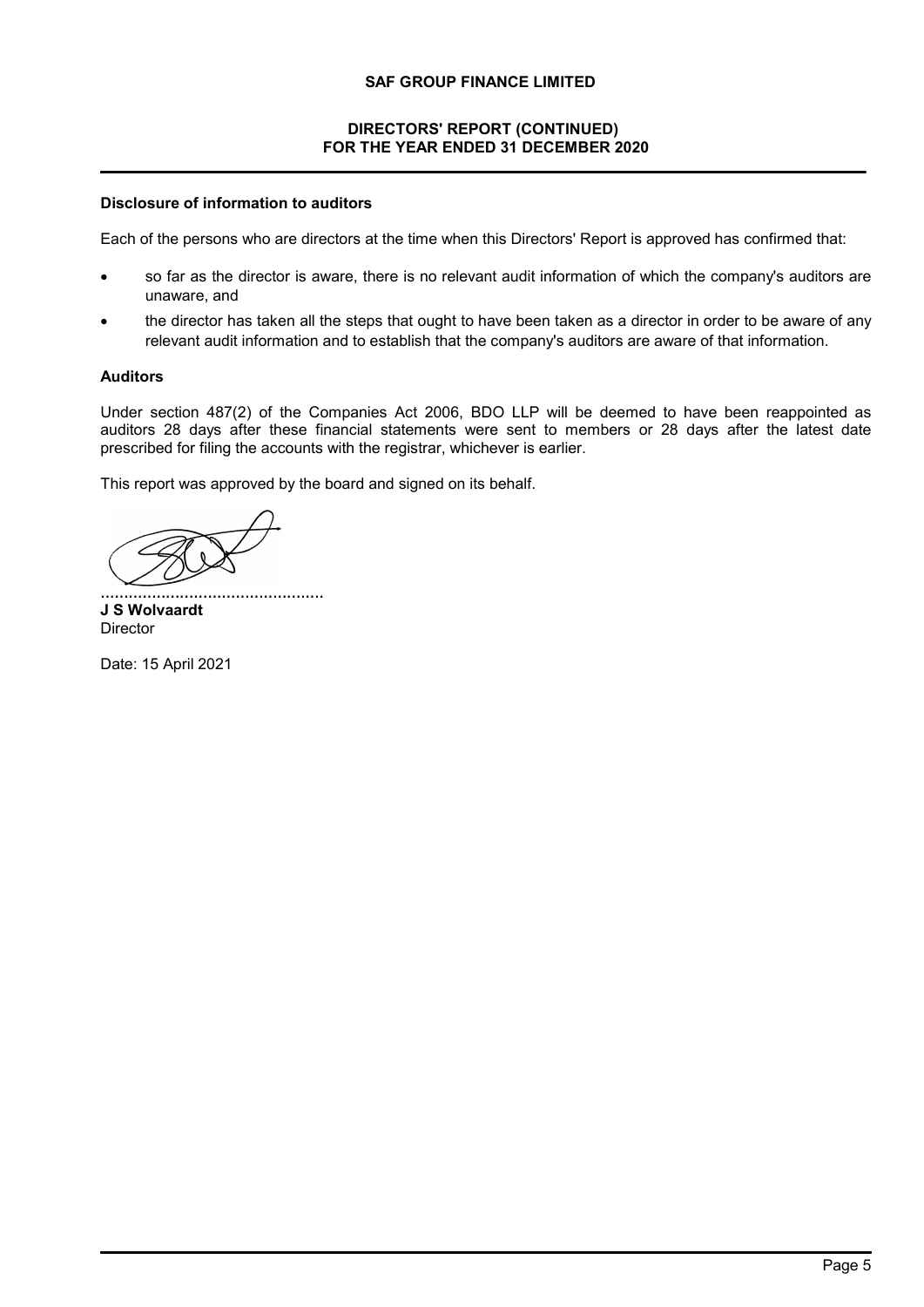## INDEPENDENT AUDITORS' REPORT TO THE MEMBERS OF SAF GROUP FINANCE LIMITED

### Opinion

We have audited the financial statements of SAF Group Finance Limited (the 'company') for the year ended 31 December 2020, which comprise the Statement of Comprehensive Income, the Balance Sheet, the Statement of Changes in Equity and the related notes, including a summary of significant accounting policies. The financial reporting framework that has been applied in their preparation is applicable law and United Kingdom Accounting Standards, including Financial Reporting Standard 102 'The Financial Reporting Standard applicable in the UK and Republic of Ireland' (United Kingdom Generally Accepted Accounting Practice).

In our opinion the financial statements:

- give a true and fair view of the state of the company's affairs as at 31 December 2020 and of its loss for the year then ended;
- have been properly prepared in accordance with United Kingdom Generally Accepted Accounting Practice; and
- have been prepared in accordance with the requirements of the Companies Act 2006.

#### Basis for opinion

We conducted our audit in accordance with International Standards on Auditing (UK) (ISAs (UK)) and applicable law. Our responsibilities under those standards are further described in the Auditors' responsibilities for the audit of the financial statements section of our report. We are independent of the company in accordance with the ethical requirements that are relevant to our audit of the financial statements in the United Kingdom, including the Financial Reporting Council's Ethical Standard and we have fulfilled our other ethical responsibilities in accordance with these requirements. We believe that the audit evidence we have obtained is sufficient and appropriate to provide a basis for our opinion.

#### Conclusions relating to going concern

In auditing the financial statements, we have concluded that the directors' use of the going concern basis of accounting in the preparation of the financial statements is appropriate.

Based on the work we have performed, we have not identified any material uncertainties relating to events or conditions that, individually or collectively, may cast significant doubt on the company's ability to continue as a going concern for a period of at least twelve months from when the financial statements are authorised for issue.

Our responsibilities and the responsibilities of the directors with respect to going concern are described in the relevant sections of this report.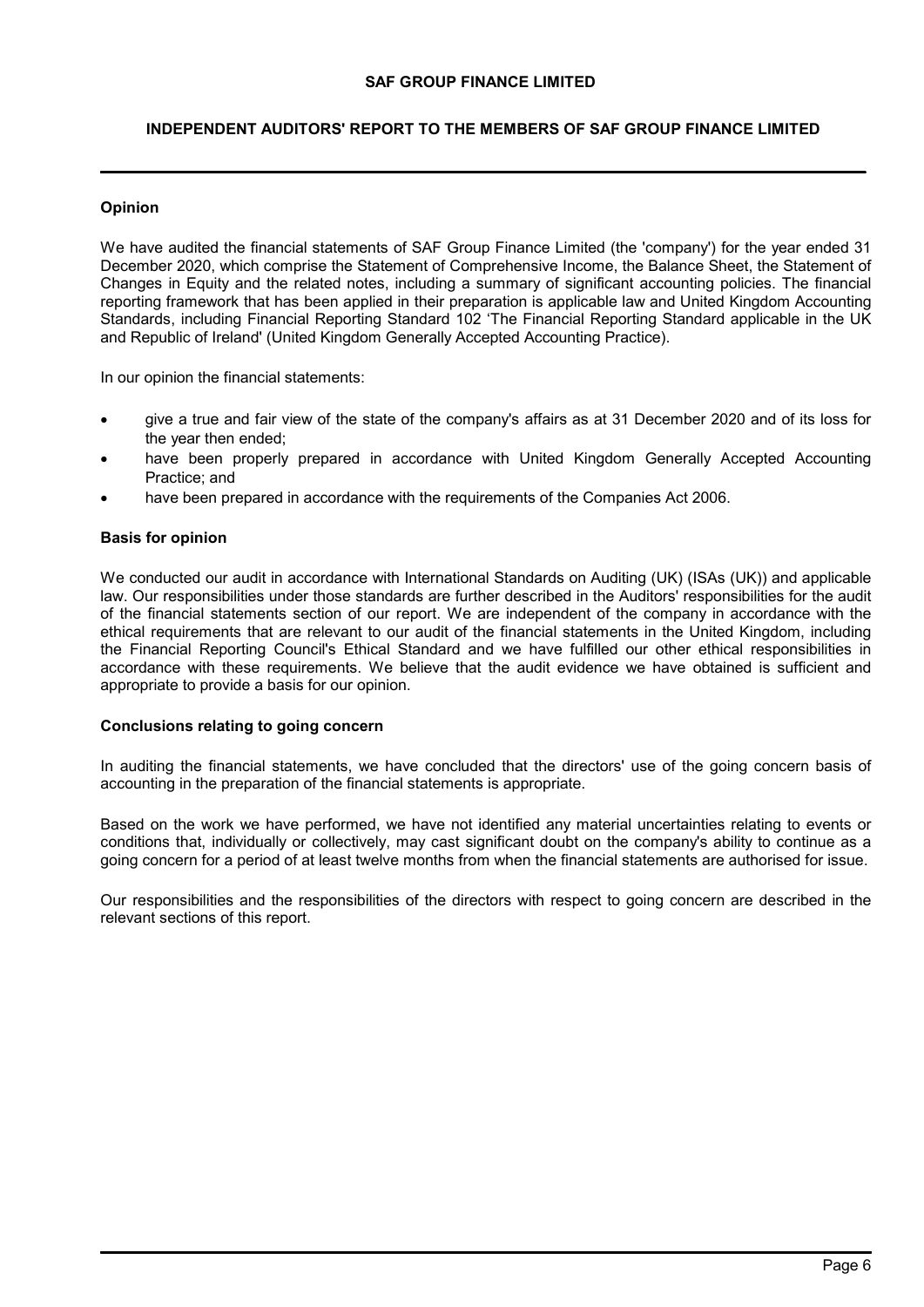### INDEPENDENT AUDITORS' REPORT TO THE MEMBERS OF SAF GROUP FINANCE LIMITED (CONTINUED)

### Other information

The directors are responsible for the other information. The other information comprises the information included in the Annual Report, other than the financial statements and our Auditors' Report thereon. Our opinion on the financial statements does not cover the other information and, except to the extent otherwise explicitly stated in our report, we do not express any form of assurance conclusion thereon.

In connection with our audit of the financial statements, our responsibility is to read the other information and, in doing so, consider whether the other information is materially inconsistent with the financial statements or our knowledge obtained in the audit or otherwise appears to be materially misstated. If we identify such material inconsistencies or apparent material misstatements, we are required to determine whether there is a material misstatement in the financial statements or a material misstatement of the other information. If, based on the work we have performed, we conclude that there is a material misstatement of this other information, we are required to report that fact.

We have nothing to report in this regard.

#### Opinion on other matters prescribed by the Companies Act 2006

In our opinion, based on the work undertaken in the course of the audit:

- the information given in the Strategic Report and the Directors' Report for the financial year for which the financial statements are prepared is consistent with the financial statements; and
- the Strategic Report and the Directors' Report have been prepared in accordance with applicable legal requirements.

#### Matters on which we are required to report by exception

In the light of the knowledge and understanding of the company and its environment obtained in the course of the audit, we have not identified material misstatements in the Strategic Report or the Directors' Report.

We have nothing to report in respect of the following matters in relation to which the Companies Act 2006 requires us to report to you if, in our opinion:

- adequate accounting records have not been kept, or returns adequate for our audit have not been received from branches not visited by us; or
- the financial statements are not in agreement with the accounting records and returns; or
- certain disclosures of directors' remuneration specified by law are not made; or
- we have not received all the information and explanations we require for our audit.

#### Responsibilities of directors

As explained more fully in the Directors' Responsibilities Statement set out on page 4, the directors are responsible for the preparation of the financial statements and for being satisfied that they give a true and fair view, and for such internal control as the directors determine is necessary to enable the preparation of financial statements that are free from material misstatement, whether due to fraud or error.

In preparing the financial statements, the directors are responsible for assessing the company's ability to continue as a going concern, disclosing, as applicable, matters related to going concern and using the going concern basis of accounting unless the directors either intend to liquidate the company or to cease operations, or have no realistic alternative but to do so.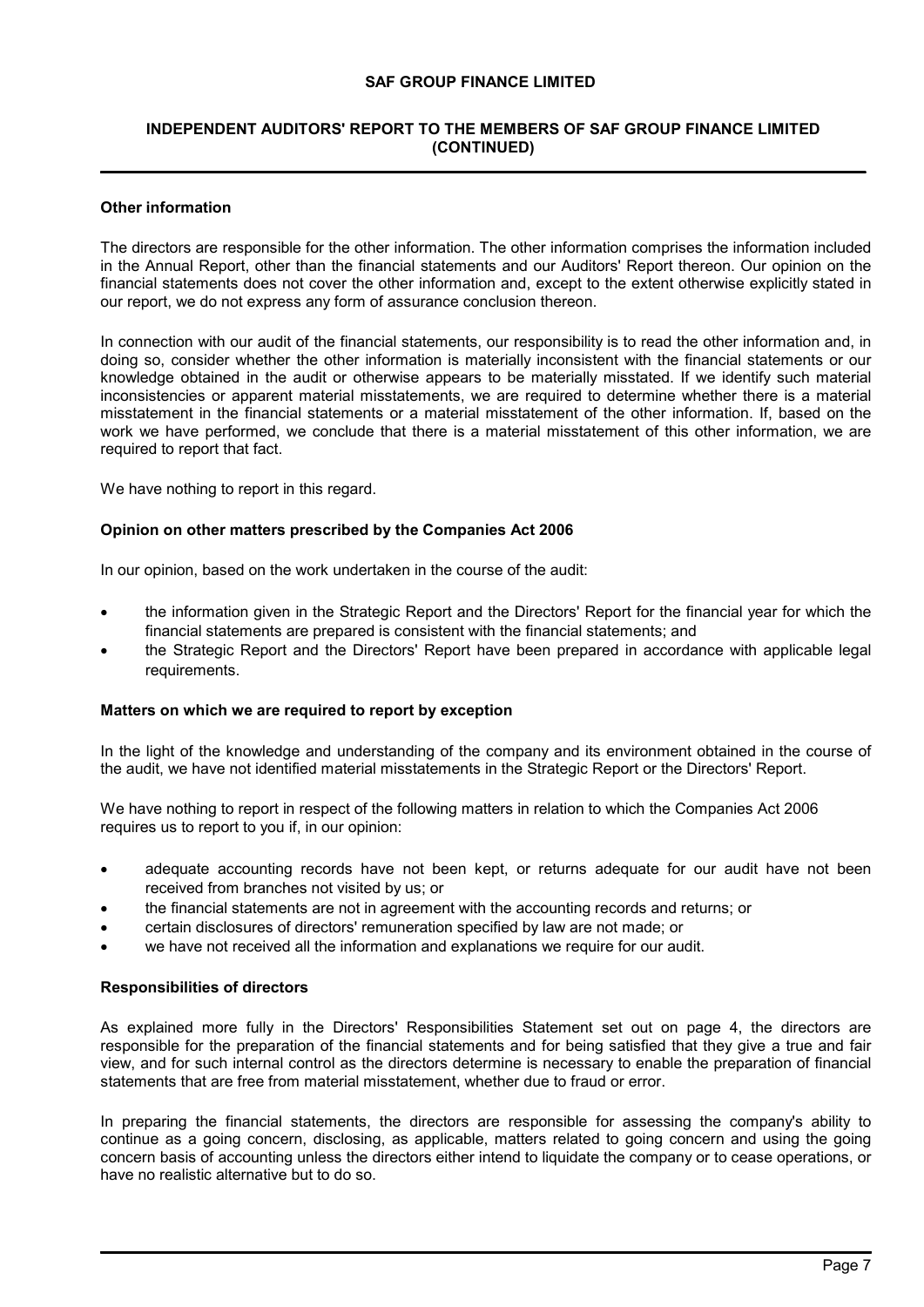### INDEPENDENT AUDITORS' REPORT TO THE MEMBERS OF SAF GROUP FINANCE LIMITED (CONTINUED)

### Auditors' responsibilities for the audit of the financial statements

Our objectives are to obtain reasonable assurance about whether the financial statements as a whole are free from material misstatement, whether due to fraud or error, and to issue an Auditors' Report that includes our opinion. Reasonable assurance is a high level of assurance, but is not a guarantee that an audit conducted in accordance with ISAs (UK) will always detect a material misstatement when it exists. Misstatements can arise from fraud or error and are considered material if, individually or in the aggregate, they could reasonably be expected to influence the economic decisions of users taken on the basis of these financial statements.

Irregularities, including fraud, are instances of non-compliance with laws and regulations. We design procedures in line with our responsibilities, outlined above, to detect material misstatements in respect of irregularities, including fraud. The extent to which our procedures are capable of detecting irregularities, including fraud is detailed below:

- Review of all laws and regulations for which the entity must comply; and
- Testing of journals within our review of management override.

Our audit procedures were designed to respond to risks of material misstatement in the financial statements, recognising that the risk of not detecting a material misstatement due to fraud is higher than the risk of not detecting one resulting from error, as fraud may involve deliberate concealment by, for example, forgery, misrepresentations or through collusion. There are inherent limitations in the audit procedures performed and the further removed non-compliance with laws and regulations is from the events and transactions reflected in the financial statements, the less likely we are to become aware of it.

A further description of our responsibilities for the audit of the financial statements is located on the Financial Reporting Council's website at: www.frc.org.uk/auditorsresponsibilities. This description forms part of our Auditors' Report.

#### Use of our report

This report is made solely to the company's members, as a body, in accordance with Chapter 3 of Part 16 of the Companies Act 2006. Our audit work has been undertaken so that we might state to the company's members those matters we are required to state to them in an Auditors' Report and for no other purpose. To the fullest extent permitted by law, we do not accept or assume responsibility to anyone other than the company and the company's members, as a body, for our audit work, for this report, or for the opinions we have formed.

elly reppard

Kelly Sheppard, Senior Statutory Auditor For and on behalf of BDO LLP, Statutory Auditor

London, UK BDO LLP is a limited liability partnership registered in England and Wales (with registered number OC305127)

15 April 2021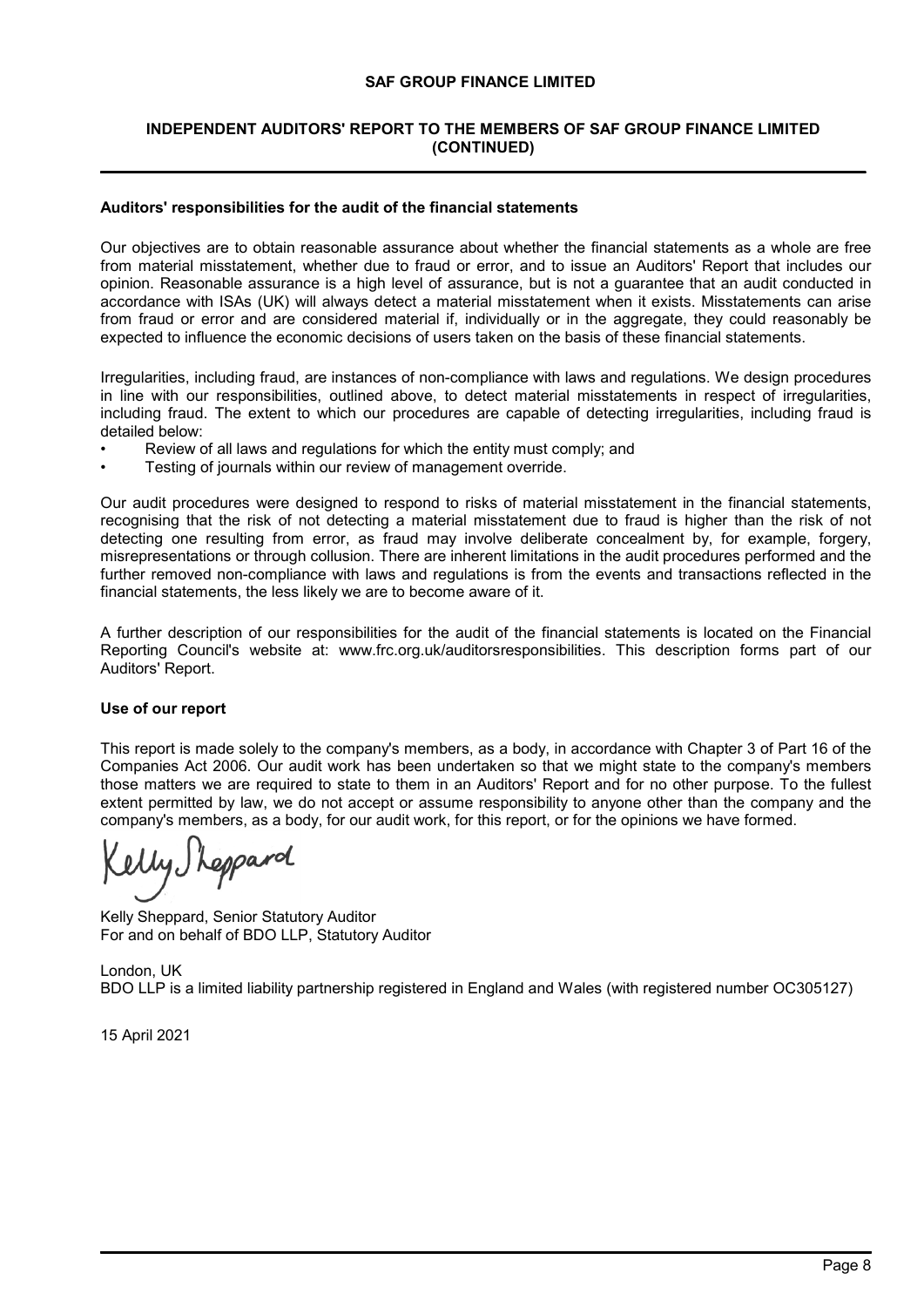### STATEMENT OF COMPREHENSIVE INCOME FOR THE YEAR ENDED 31 DECEMBER 2020

|                               | <b>Note</b> | 2020<br>£     | 2019<br>£     |
|-------------------------------|-------------|---------------|---------------|
| Administrative expenses       |             | (33, 695)     | (100)         |
| Other operating income        | 4           | 33,695        |               |
| Fair value movements          |             | (443, 774)    | (2, 595, 230) |
| <b>Operating loss</b>         |             | (443, 774)    | (2, 595, 330) |
| Interest payable and expenses | 8           | (4, 408, 563) | (2,967,815)   |
| Loss before tax               |             | (4,852,337)   | (5, 563, 145) |
| Loss for the financial year   |             | (4,852,337)   | (5, 563, 145) |

There was no other comprehensive income for 2020 (2019:£NIL).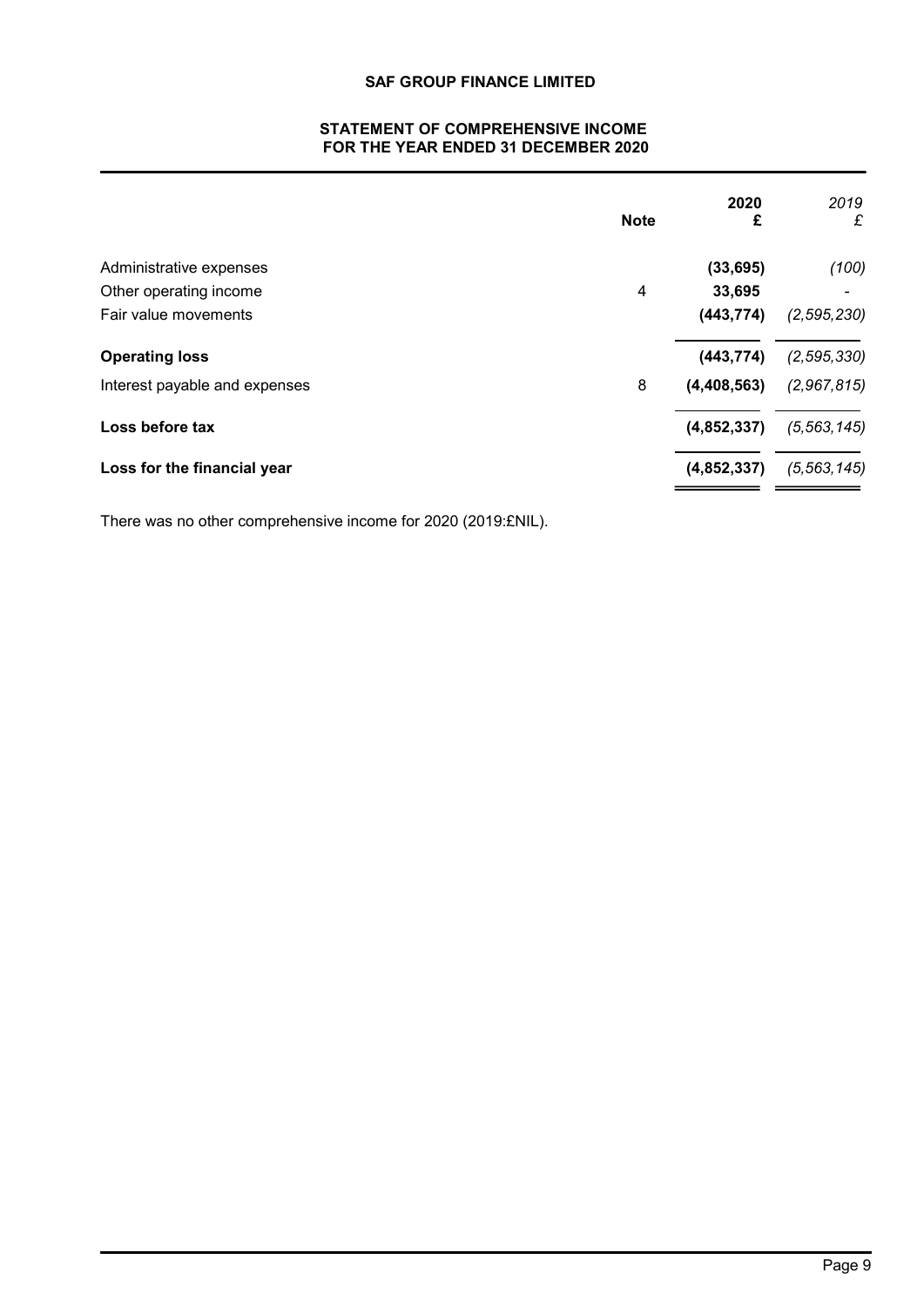### SAF GROUP FINANCE LIMITED REGISTERED NUMBER:10588139

### BALANCE SHEET AS AT 31 DECEMBER 2020

|                                                            | <b>Note</b> |            | 2020<br>£      |            | 2019<br>£      |
|------------------------------------------------------------|-------------|------------|----------------|------------|----------------|
| <b>Fixed assets</b>                                        |             |            |                |            |                |
| Investments                                                | 10          |            | 24,025,200     |            | 24,025,200     |
|                                                            |             |            | 24,025,200     |            | 24,025,200     |
| <b>Current assets</b>                                      |             |            |                |            |                |
| Debtors: amounts falling due within one year               | 11          | 29,091,342 |                | 22,437,780 |                |
| Cash at bank and in hand                                   | 12          | 12,487,606 |                | 25,024     |                |
|                                                            |             | 41,578,948 |                | 22,462,804 |                |
| Creditors: amounts falling due within one<br>year          | 13          | (10, 401)  |                | (10, 401)  |                |
| <b>Net current assets</b>                                  |             |            | 41,568,547     |            | 22,452,403     |
| <b>Total assets less current liabilities</b>               |             |            | 65,593,747     |            | 46,477,603     |
| Creditors: amounts falling due after more<br>than one year | 14          |            | (82,007,658)   |            | (58, 039, 177) |
| <b>Net liabilities</b>                                     |             |            | (16, 413, 911) |            | (11, 561, 574) |
| <b>Capital and reserves</b>                                |             |            |                |            |                |
| Called up share capital                                    | 16          |            | 1              |            | 1              |
| Other reserves                                             | 17          |            | (6, 568, 921)  |            | (6, 844, 721)  |
| Profit and loss account                                    | 17          |            | (9,844,991)    |            | (4, 716, 854)  |
|                                                            |             |            | (16, 413, 911) |            | (11, 561, 574) |

The financial statements were approved and authorised for issue by the board and were signed on its behalf by:

................................................ J S Wolvaardt Director

Date: 15 April 2021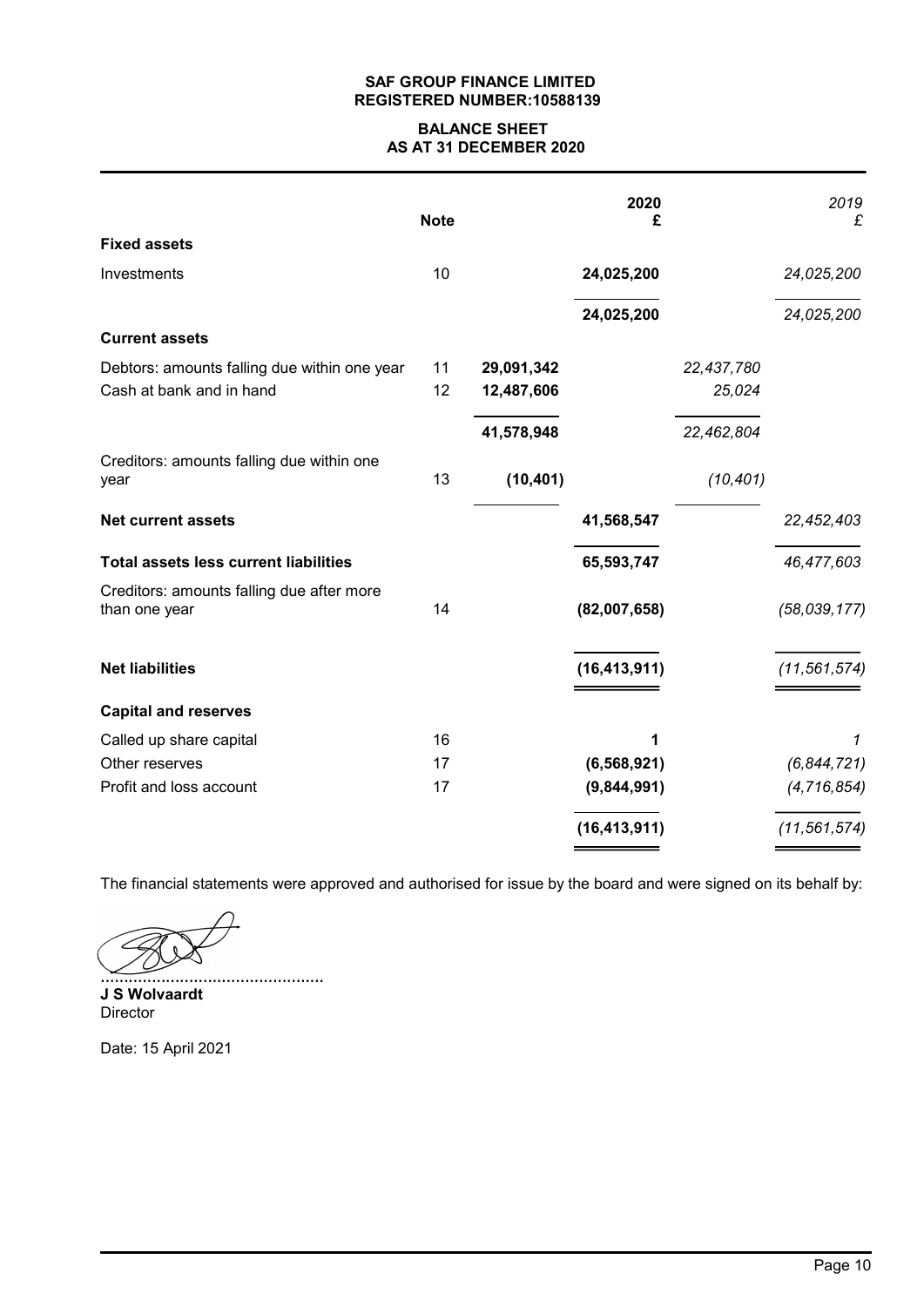### STATEMENT OF CHANGES IN EQUITY FOR THE YEAR ENDED 31 DECEMBER 2020

|                                          | share capital<br>£ | Capital<br>Called up contribution<br>£ | <b>Profit and</b><br>reserve loss account<br>£ | <b>Total equity</b><br>£ |
|------------------------------------------|--------------------|----------------------------------------|------------------------------------------------|--------------------------|
| At 1 January 2019                        | 1                  | (4,589,981)                            | (1,408,449)                                    | (5,998,429)              |
| Comprehensive income for the year        |                    |                                        |                                                |                          |
| Loss for the year                        |                    |                                        | (5,563,145)                                    | (5, 563, 145)            |
| Transfer to/from profit and loss account |                    | 340,490                                | (340, 490)                                     |                          |
| Fair value movement                      |                    | (2,595,230)                            | 2,595,230                                      |                          |
| At 1 January 2020                        | 1                  | (6,844,721)                            | (4,716,854)                                    | (11, 561, 574)           |
| Comprehensive income for the year        |                    |                                        |                                                |                          |
| Loss for the year                        |                    |                                        | (4,852,337)                                    | (4,852,337)              |
| Transfer to/from profit and loss account |                    | 719,574                                | (719, 574)                                     |                          |
| Fair value movement                      |                    | (443, 774)                             | 443,774                                        |                          |
| At 31 December 2020                      | 1                  | (6, 568, 921)                          | (9,844,991)                                    | (16, 413, 911)           |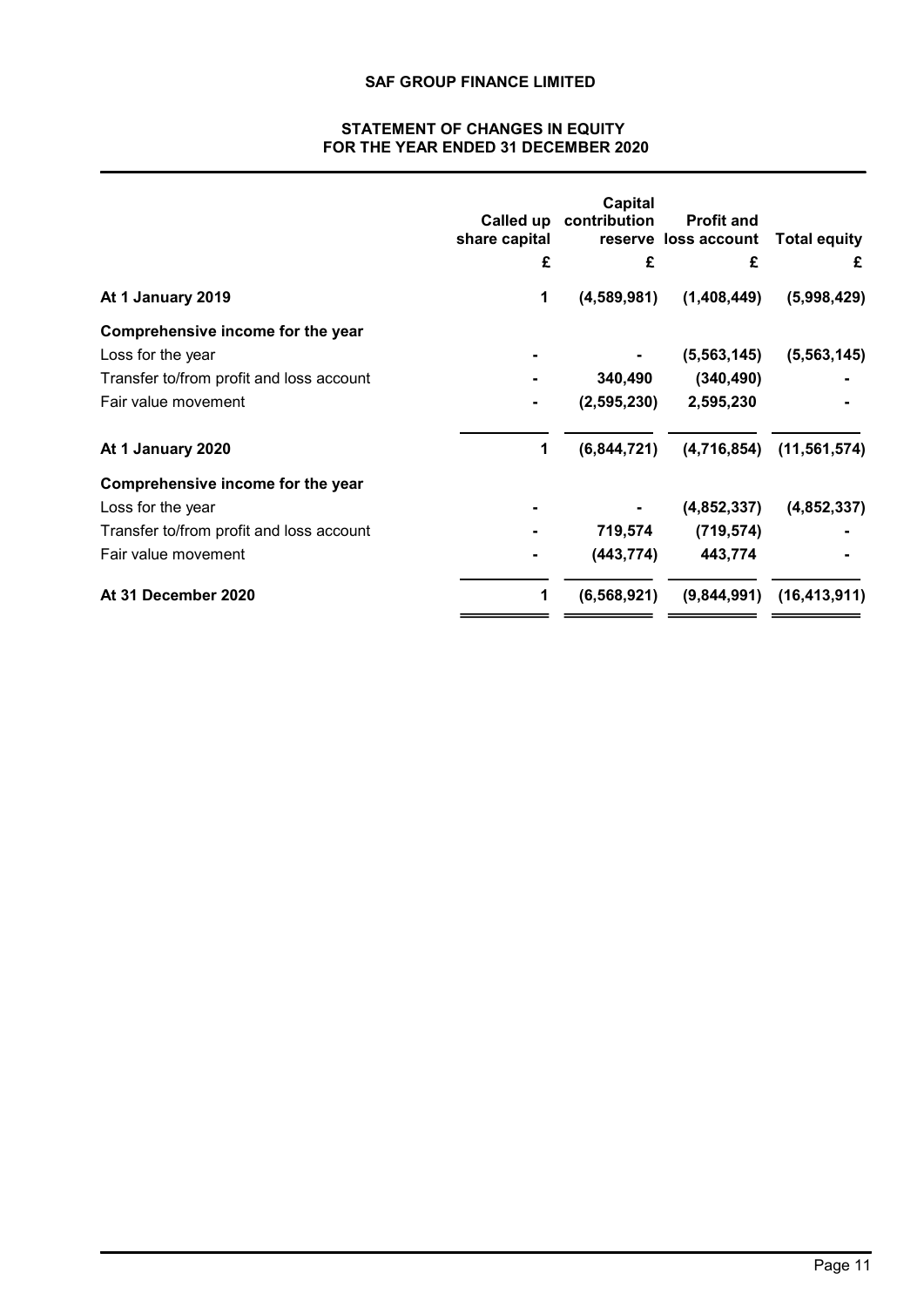#### NOTES TO THE FINANCIAL STATEMENTS FOR THE YEAR ENDED 31 DECEMBER 2020

#### 1. General information

SAF Group Finance Limited is a private company limited by shares, incorporated in England and Wales. Its registered office is 5th Floor, Harling House, 47-51 Great Suffolk Street, London, SE1 0BS.

The principal activity of the company continued to be that of providing finance for subsidiary companies.

#### 2. Accounting policies

#### 2.1 Basis of preparation of financial statements

The financial statements have been prepared under the historical cost convention unless otherwise specified within these accounting policies and in accordance with Financial Reporting Standard 102, the Financial Reporting Standard applicable in the UK and the Republic of Ireland and the Companies Act 2006.

The preparation of financial statements in compliance with FRS 102 requires the use of certain critical accounting estimates. It also requires management to exercise judgment in applying the company's accounting policies (see note 3).

The following principal accounting policies have been applied:

#### 2.2 Financial reporting standard 102 - reduced disclosure exemptions

The company has taken advantage of the following disclosure exemptions in preparing these financial statements, as permitted by the FRS 102 "The Financial Reporting Standard applicable in the UK and Republic of Ireland":

- the requirements of Section 7 Statement of Cash Flows;
- the requirements of Section 3 Financial Statement Presentation paragraph 3.17(d);
- the requirements of Section 11 Financial Instruments paragraphs 11.42, 11.44 to 11.45, 11.47, 11.48(a)(iii), 11.48(a)(iv), 11.48(b) and 11.48(c);
- the requirements of Section 12 Other Financial Instruments paragraphs 12.26 to 12.27, 12.29(a), 12.29(b) and 12.29A;
- the requirements of Section 33 Related Party Disclosures paragraph 33.7.

This information is included in the consolidated financial statements of SAF Group Holdco Limited as at 31 December 2020 and these financial statements may be obtained from Companies House.

#### 2.3 Exemption from preparing consolidated financial statements

The company is a parent company that is also a subsidiary included in the consolidated financial statements of its immediate parent undertaking established under the law of an EEA state and is therefore exempt from the requirement to prepare consolidated financial statements under section 400 of the Companies Act 2006.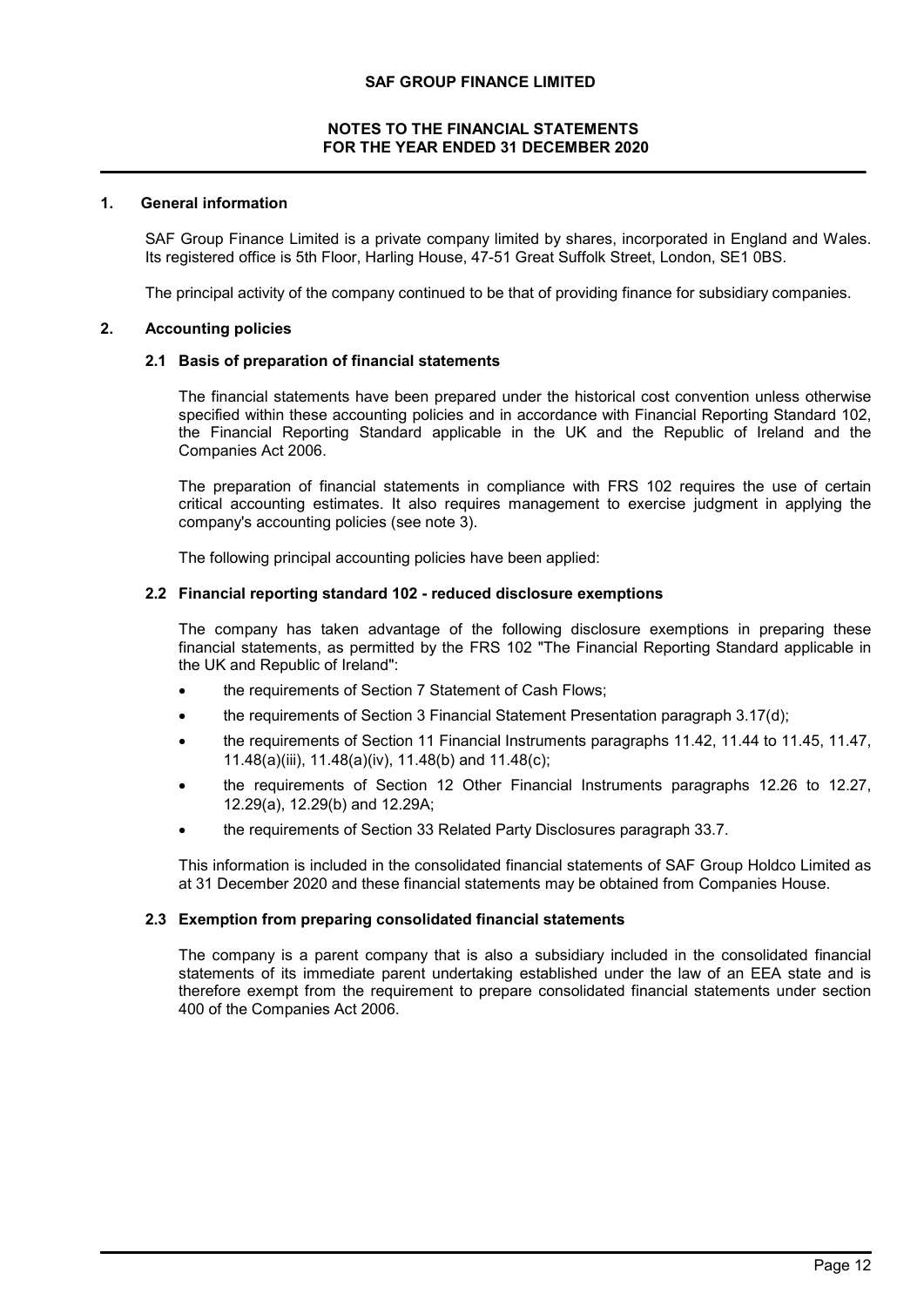#### 2. Accounting policies (continued)

#### 2.4 Going concern

The financial statements have been prepared on a going concern basis as the Directors are satisfied that the Company and the Group has adequate resources to continue in the ordinary course of business for the foreseeable future.

In coming to this decision, the Directors have considered a range of information including, but not limited to:

- The performance of the portfolio to date
- Current market conditions
- Support from Shareholders
- Existing and future debt facilities
- Future and stressed projections on profitability, cash flows and capital resources

Specifically, in relation to Covid-19, the Directors have considered the adequacy of the Company's liquidity structure, the impact on the volumes and the potential for increased credit losses. The directors are closely monitoring any new developments and have enhanced the governance and control processes of the organisation with regular management meetings. Forecasting and stress testing analysis has been completed for a number of scenarios with a number of assumptions used in these scenarios. The results of these have satisfied the Directors that there are sufficient resources for the foreseeable future to continue as a going concern.

#### 2.5 Foreign currency translation

#### Functional and presentation currency

The company's functional and presentational currency is GBP.

#### Transactions and balances

Foreign currency transactions are translated into the functional currency using the spot exchange rates at the dates of the transactions.

At each period end foreign currency monetary items are translated using the closing rate. Nonmonetary items measured at historical cost are translated using the exchange rate at the date of the transaction and non-monetary items measured at fair value are measured using the exchange rate when fair value was determined.

Foreign exchange gains and losses resulting from the settlement of transactions and from the translation at period-end exchange rates of monetary assets and liabilities denominated in foreign currencies are recognised in profit or loss except when deferred in other comprehensive income as qualifying cash flow hedges.

Foreign exchange gains and losses that relate to borrowings and cash and cash equivalents are presented in the Statement of Comprehensive Income within 'finance income or costs'. All other foreign exchange gains and losses are presented in profit or loss within 'other operating income'.

#### 2.6 Finance costs

Finance costs are charged to profit or loss over the term of the debt using the effective interest method so that the amount charged is at a constant rate on the carrying amount. Issue costs are initially recognised as a reduction in the proceeds of the associated capital instrument.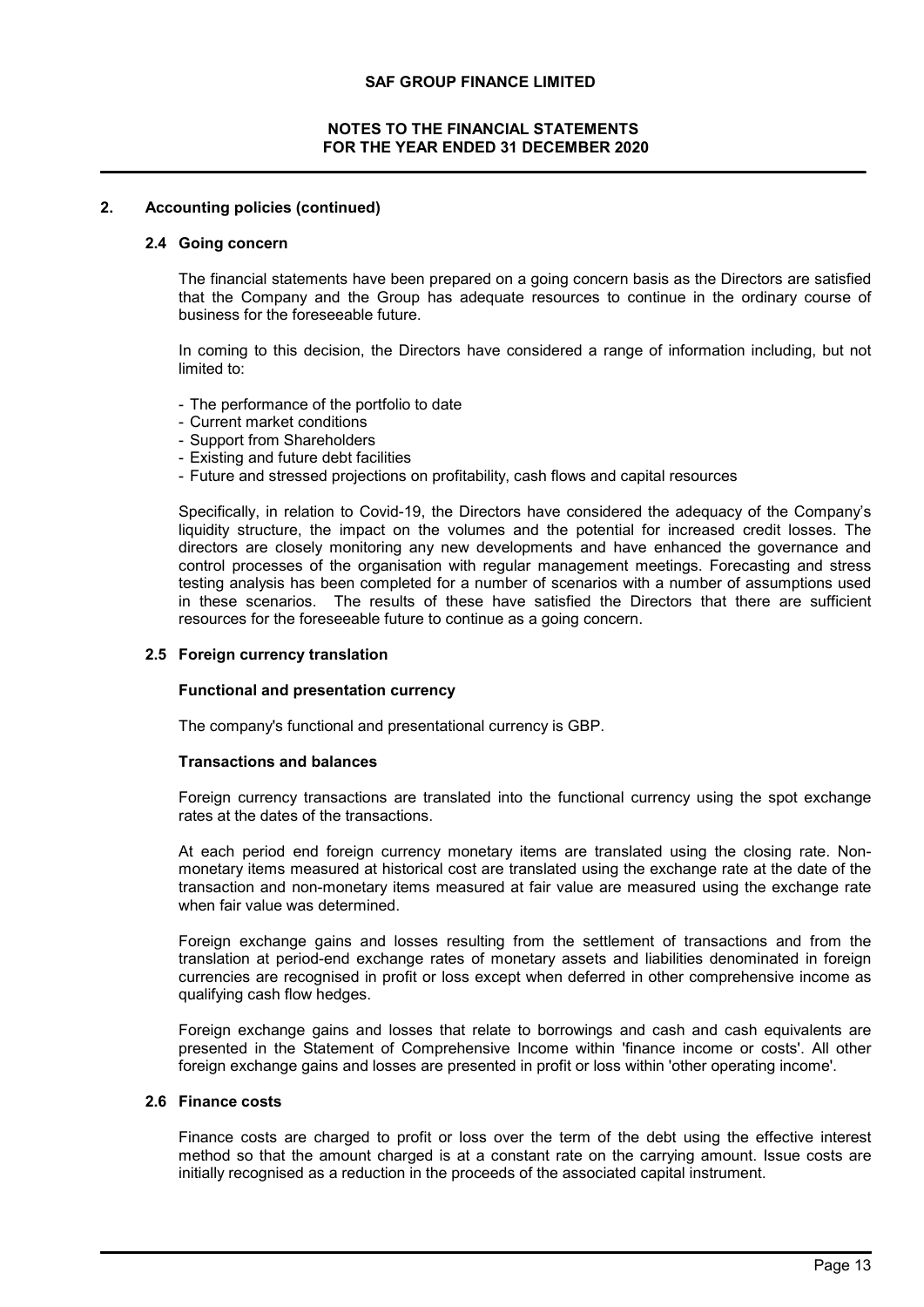#### 2. Accounting policies (continued)

#### 2.7 Borrowing costs

All borrowing costs are recognised in profit or loss in the year in which they are incurred.

#### 2.8 Valuation of investments

Investments in subsidiaries are measured at cost less accumulated impairment.

#### 2.9 Debtors

Short term debtors are measured at transaction price, less any impairment. Loans receivable are measured initially at fair value, net of transaction costs, and are measured subsequently at amortised cost using the effective interest method, less any impairment.

#### 2.10 Cash and cash equivalents

Cash is represented by cash in hand and deposits with financial institutions repayable without penalty on notice of not more than 24 hours. Cash equivalents are highly liquid investments that mature in no more than three months from the date of acquisition and that are readily convertible to known amounts of cash with insignificant risk of change in value.

#### 2.11 Creditors

Short term creditors are measured at the transaction price. Other financial liabilities, including bank loans, are measured initially at fair value, net of transaction costs, and are measured subsequently at amortised cost using the effective interest method.

Deep Discounted Bonds and Zero Coupon Notes issued by the company are measured at fair value with the adjustment to cost, as a result of the discount, reflected as a movement to the capital contribution reserve which is subsequently unwound over the life of the instrument. The fair value is calculated as a function of the value of maturity and the market rate of standard UK corporate bonds at the balance sheet date.

#### 2.12 Financial instruments

The company only enters into basic financial instrument transactions that result in the recognition of financial assets and liabilities like trade and other debtors and creditors, loans from banks and other third parties, loans to related parties and investments in ordinary shares.

Financial assets that are measured at cost and amortised cost are assessed at the end of each reporting period for objective evidence of impairment. If objective evidence of impairment is found, an impairment loss is recognised in the Statement of Comprehensive Income.

Financial assets and liabilities are offset and the net amount reported in the Balance Sheet when there is an enforceable right to set off the recognised amounts and there is an intention to settle on a net basis or to realise the asset and settle the liability simultaneously.

#### 3. Judgments in applying accounting policies and key sources of estimation uncertainty

The Deep Discounted Bonds and Zero Coupon Notes included within creditors falling due after more than one year are held at fair value. Management have calculated the fair value by using a discount factor of 6% based on the assumption that the instruments are comparable to current market rates for corporate bonds with the same dates of maturity.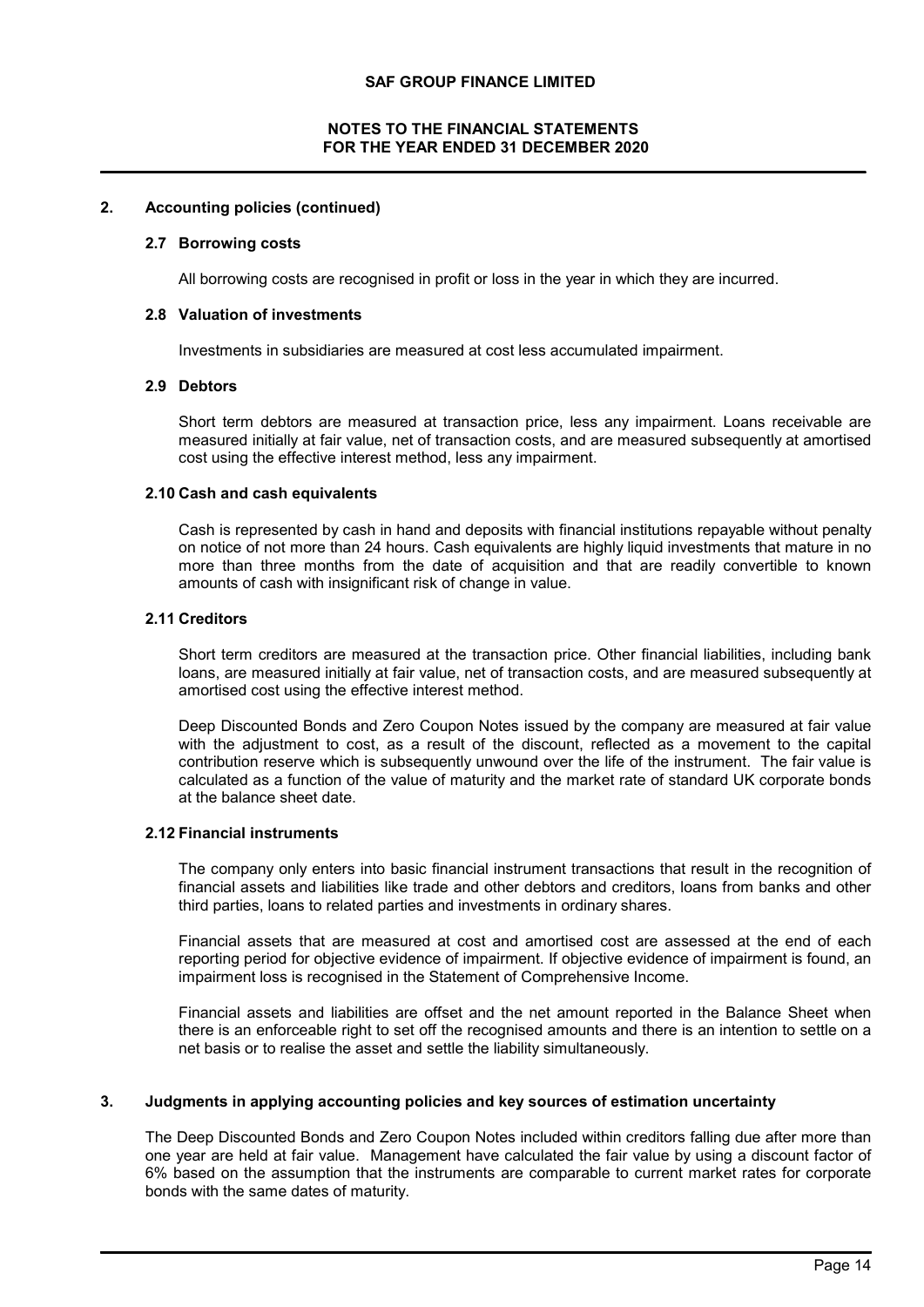### 4. Other operating income

|                     | 2020<br>£ | 2019<br>£                |
|---------------------|-----------|--------------------------|
| Management recharge | 33,695    | $\overline{\phantom{0}}$ |
|                     | 33,695    | $\overline{\phantom{0}}$ |
|                     |           |                          |

### 5. Operating profit/(loss)

The operating profit/(loss) is stated after charging:

|                      | 2020 | 2019                     |
|----------------------|------|--------------------------|
|                      |      | £                        |
| Exchange differences | 100  | $\overline{\phantom{0}}$ |
|                      |      |                          |

### 6. Auditors' remuneration

Fees payable to the company's auditor are charged to its operating subsidiary company, Simply Asset Finance Operations Limited. The total fee payable for the audit of the financial statements of all audited companies within the group is £145,000 (2019: £110,000).

The company has taken advantage of the exemption not to disclose amounts paid for non audit services as these are disclosed in the group accounts of the parent company.

### 7. Employees

The company has no employees other than the directors, who did not receive any remuneration (2019 - £NIL).

### 8. Interest payable and similar expenses

|                             | 2020      | 2019<br>£ |
|-----------------------------|-----------|-----------|
| Other loan interest payable | 4,408,563 | 2,967,815 |
|                             | 4,408,563 | 2,967,815 |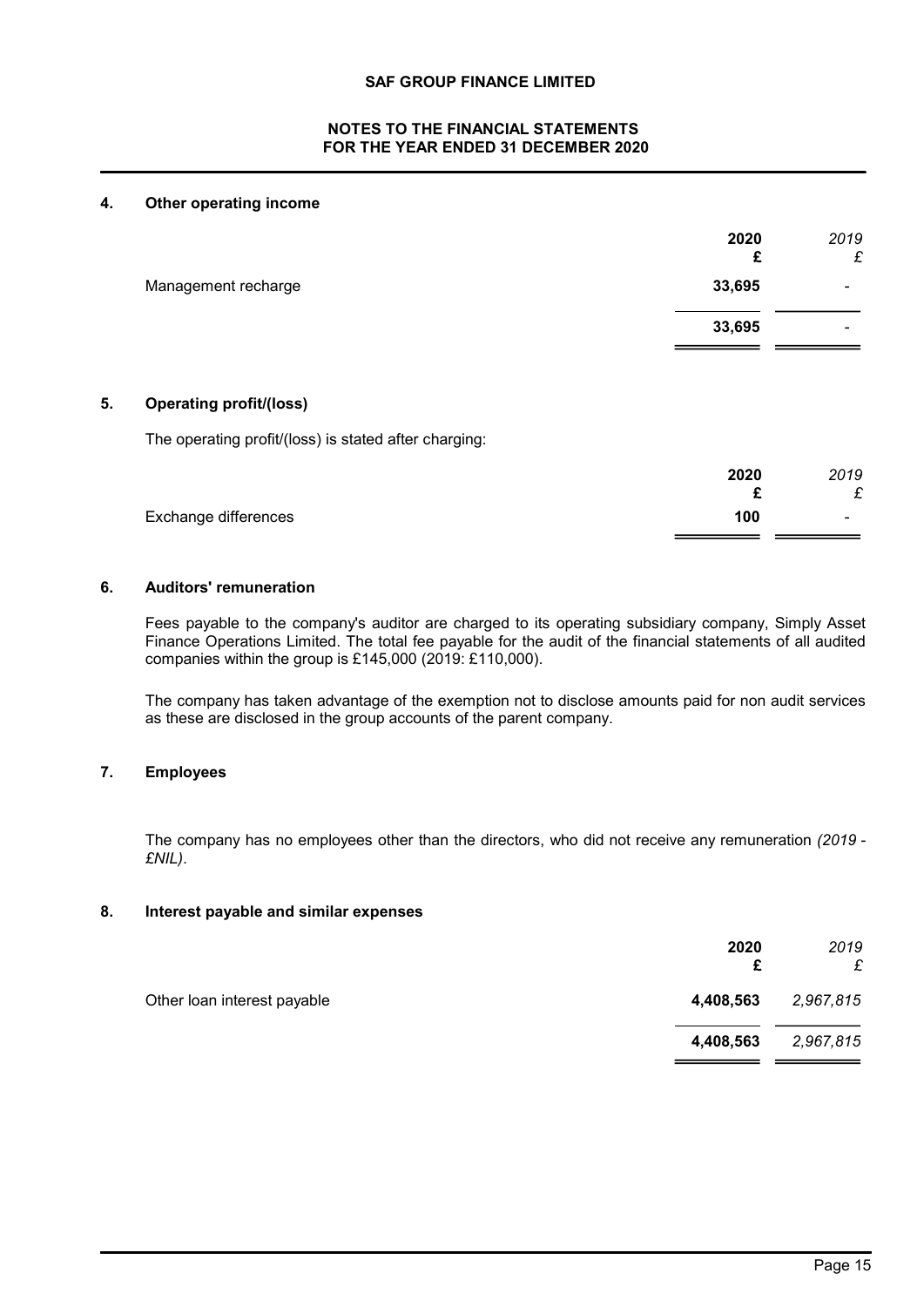# 9. Taxation

#### Factors affecting tax charge for the year

The tax assessed for the year is higher than (2019 -higher than) the standard rate of corporation tax in the UK of 19% (2019 - 19%). The differences are explained below:

|                                                                                                                                       | 2020<br>£   | 2019<br>£       |
|---------------------------------------------------------------------------------------------------------------------------------------|-------------|-----------------|
| Loss on ordinary activities before tax                                                                                                | (4,852,337) | (5, 563, 145)   |
| Loss on ordinary activities multiplied by standard rate of corporation tax in<br>the UK of 19% (2019 - 19%)<br><b>Effects of:</b>     | (921, 944)  | (1,056,998)     |
| Expenses not deductible for tax purposes, other than goodwill amortisation<br>and impairment<br>Unrelieved tax losses carried forward | 921,944     | 1,056,978<br>20 |
| Total tax charge for the year                                                                                                         |             |                 |

#### Factors that may affect future tax charges

The company has losses of £257 (2019: £257) available to carry forward against future trading profits.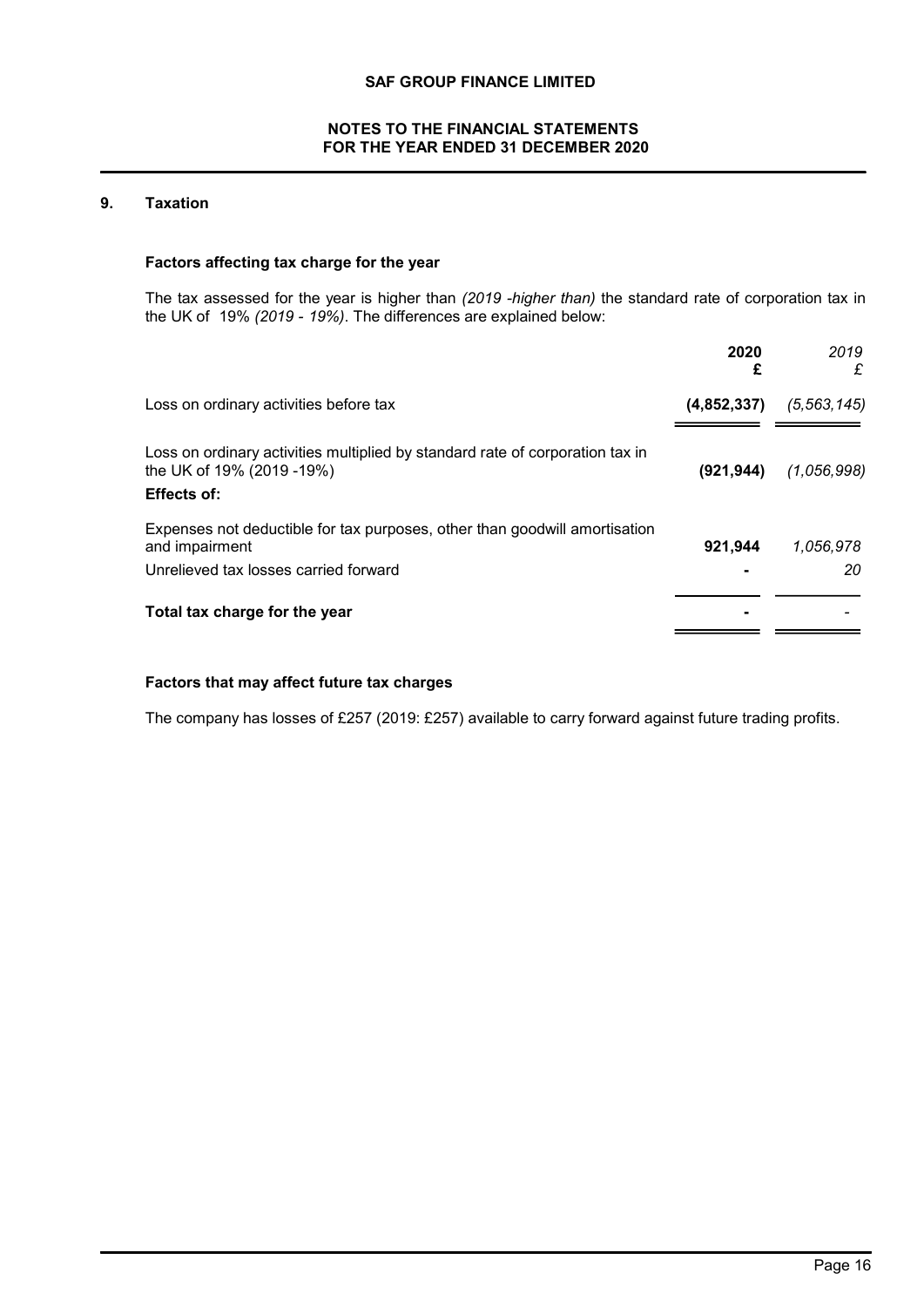### 10. Fixed asset investments

|                          | <b>Investments</b><br><b>in</b><br>subsidiary<br>companies<br>£ |
|--------------------------|-----------------------------------------------------------------|
| <b>Cost or valuation</b> |                                                                 |
| At 1 January 2020        | 24,025,200                                                      |
| At 31 December 2020      | 24,025,200                                                      |

# Subsidiary undertakings

The following were subsidiary undertakings of the company:

| <b>Name</b>                                              | <b>Registered office</b>                                                                   | <b>Principal activity</b> | Class of<br>shares | <b>Holding</b> |
|----------------------------------------------------------|--------------------------------------------------------------------------------------------|---------------------------|--------------------|----------------|
| <b>Simply Asset Finance</b><br><b>Operations Limited</b> | 5th Floor, Harling<br>House, 47-51 Great<br>Suffolk Street, London,<br>SE <sub>1</sub> 0BS | Finance leasing           | Ordinary           | 100%           |
| <b>SAF1</b> Limited                                      | 5th Floor, Harling<br>House, 47-51 Great<br>Suffolk Street, London,<br>SE <sub>1</sub> 0BS | Finance leasing           | Ordinary           | 100%           |
| <b>SAF2 Limited</b>                                      | 5th Floor, Harling<br>House, 47-51 Great<br>Suffolk Street, London,<br>SE <sub>1</sub> 0BS | Dormant company           | Ordinary           | 100%           |
| <b>SAF3 Limited</b>                                      | 5th Floor, Harling<br>House, 47-51 Great<br>Suffolk Street, London,<br>SE <sub>1</sub> 0BS | Dormant company           | Ordinary           | 100%           |
| <b>SAF4 Limited</b>                                      | 5th Floor, Harling<br>House, 47-51 Great<br>Suffolk Street, London,<br>SE <sub>1</sub> 0BS | Dormant company           | Ordinary           | 100%           |
| <b>SAF6 Limited</b>                                      | 5th Floor, Harling<br>House, 47-51 Great<br>Suffolk Street, London,<br>SE10BS              | Dormant company           | Ordinary           | 100%           |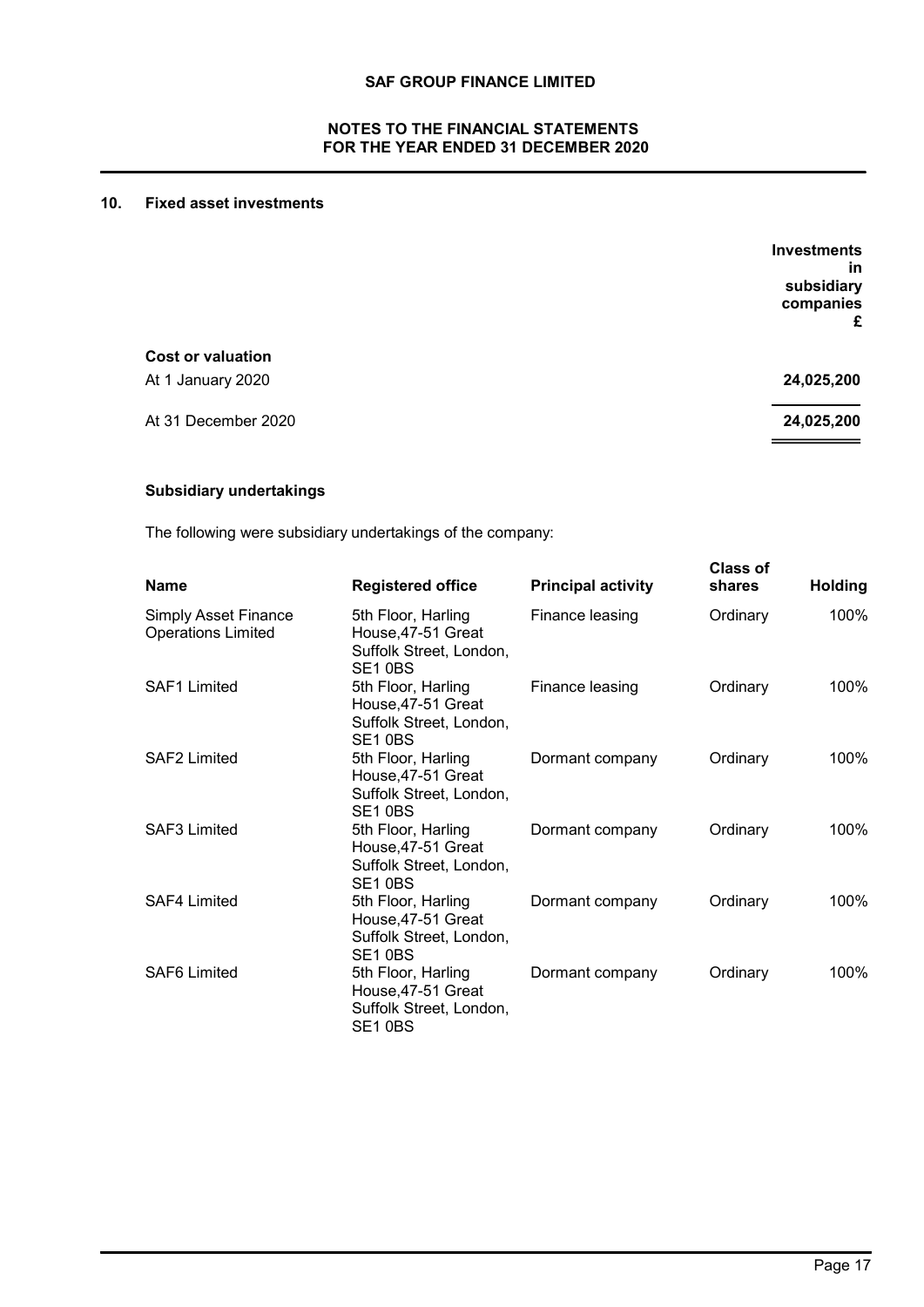## 11. Debtors

|     |                                                                      | 2020<br>£             | 2019<br>£  |
|-----|----------------------------------------------------------------------|-----------------------|------------|
|     | Amounts owed by group undertakings<br>Prepayments and accrued income | 28,968,530<br>122,812 | 22,437,780 |
| 12. | <b>Cash and cash equivalents</b>                                     |                       |            |
|     |                                                                      | 2020<br>£             | 2019<br>£  |
|     | Cash at bank and in hand                                             | 12,487,606            | 25,024     |
| 13. | Creditors: Amounts falling due within one year                       |                       |            |
|     |                                                                      | 2020<br>£             | 2019<br>£  |
|     | Amounts owed to group undertakings                                   | 10,401                | 10,401     |
|     |                                                                      | 10,401                | 10,401     |
| 14. | Creditors: Amounts falling due after more than one year              |                       |            |
|     |                                                                      | 2020<br>£             | 2019<br>£  |
|     | Other loans                                                          | 82,007,658            | 58,039,177 |
|     |                                                                      | 82,007,658            | 58,039,177 |
|     |                                                                      |                       |            |

During the year fixed and floating charges were created in favour of City Partnership Trustee Limited over all property and undertakings of the company.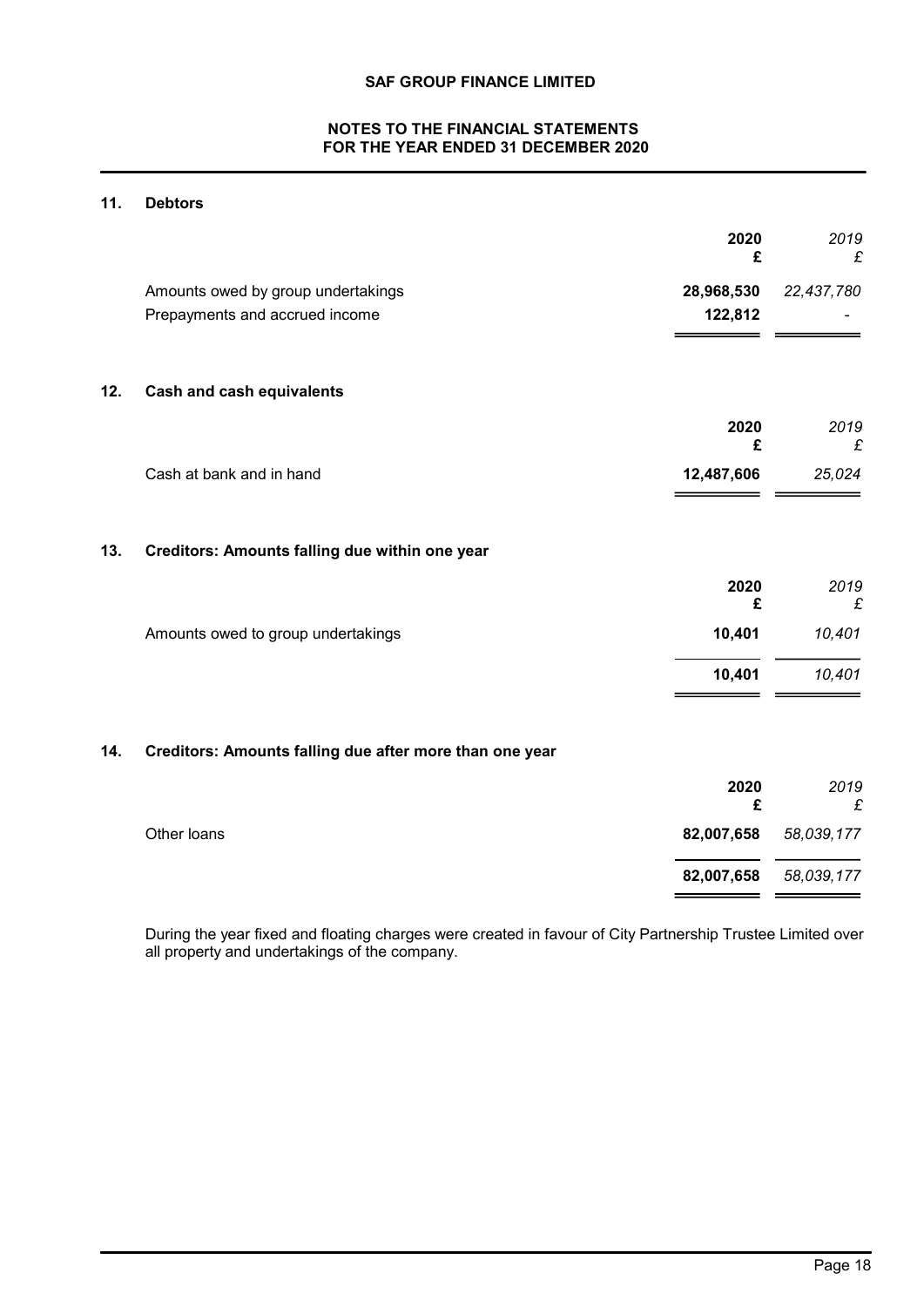### 15. Loans

Analysis of the maturity of loans is given below:

| 2020<br>£  | 2019<br>£  |
|------------|------------|
|            |            |
| 14,691,722 |            |
| 14,691,722 |            |
|            |            |
| 67,315,936 | 58,039,177 |
|            |            |

Included within creditors falling due after more than one year is £6,847,143 (2019: £5,832,157) relating to Zero Coupon Notes and £60,469,609 (2019: £52,207,020) in respect of Deep Discounted Bonds. The Deep Discounted Bonds are redeemable in May 2027 at their nominal value of £90,923,935 (2019: £83,210,059). An interest charge of £3,833,802 (2019: £2,967,815) has been recognised in interest payable and similar charges in the Statement of Comprehensive Income reflecting the amortisation of the discount on issue. The Zero Coupon Notes will become repayable at their nominal value of £10,295,572 (2019: £9,295,572) in May 2027.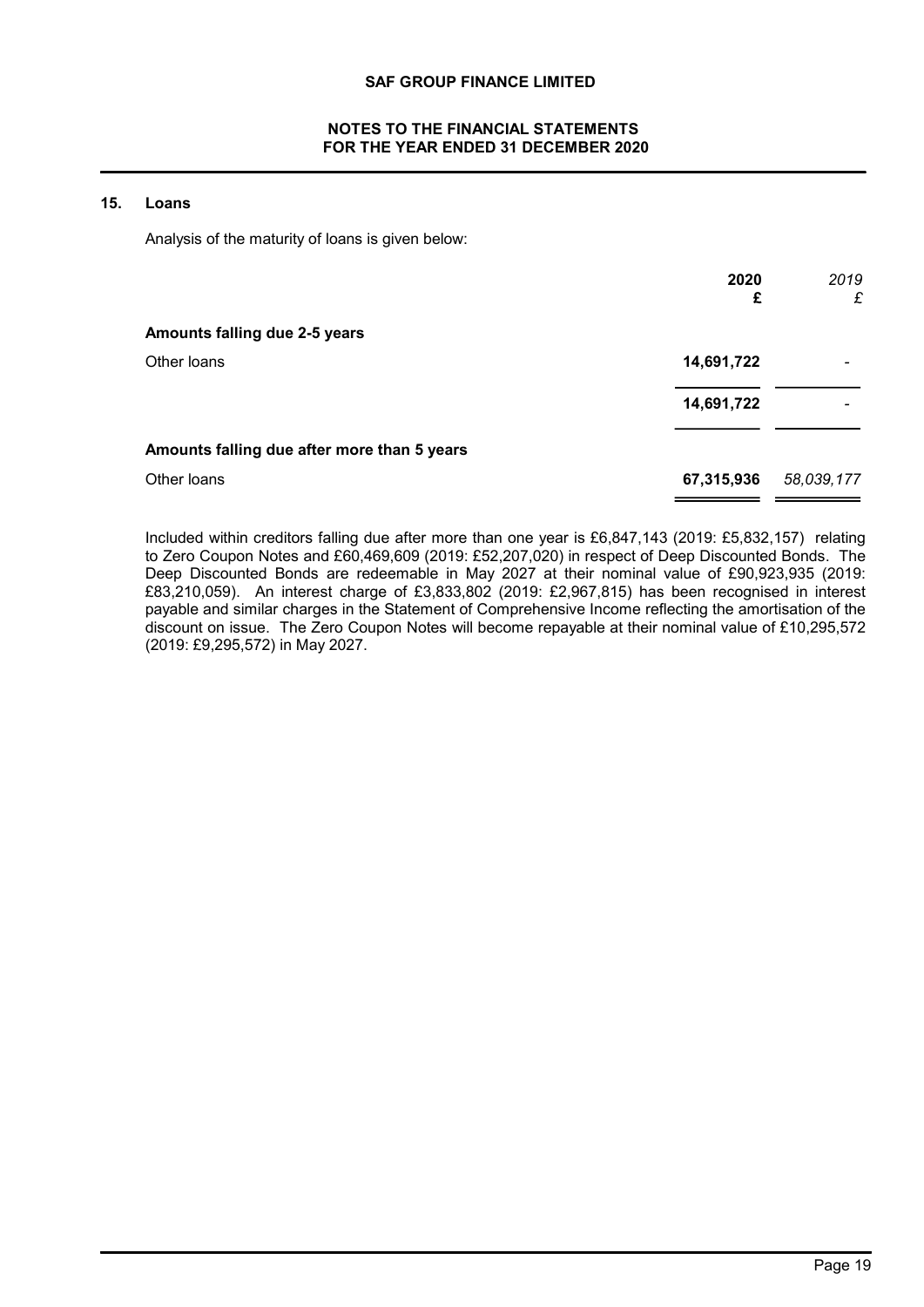#### 16. Share capital

|                                     | 2020 | 2019 |
|-------------------------------------|------|------|
| Allotted, called up and fully paid  |      |      |
| 1 (2019 -1) Ordinary share of £1.00 |      |      |

The Ordinary shares have attached to them full voting, dividend and capital distribution (including on winding up) rights; they do not confer any rights of redemption.

#### 17. Reserves

#### Other reserves

Other reserves consist of a capital contribution in relation to long terms loans that have been discounted in accordance with FRS 102.

#### Profit and loss account

All reserves in respect of profit and loss are distributable reserves.

#### 18. Related party transactions

The company has taken advantage of the exemption under FRS 102 from the requirement to disclose transactions entered into between two or more members of a group, provided that any subsidiary which is a party to the transaction is wholly owned by such a member.

#### 19. Controlling party

The immediate and ultimate parent company is SAF Group Holdco Limited which owns 100% of the share capital in SAF Group Finance Limited. Its registered office is 5th Floor, Harling House, 47-51 Great Suffolk Street, London, SE1 0BS.

The ultimate controlling party is CS Capital Partners V LP by virtue of its majority shareholding in the parent company, SAF Group Holdco Limited.

The parent of the largest and smallest group into which the results of this company are consolidated is SAF Group Holdco Limited. Copies of the group financial statements can be obtained from Companies House.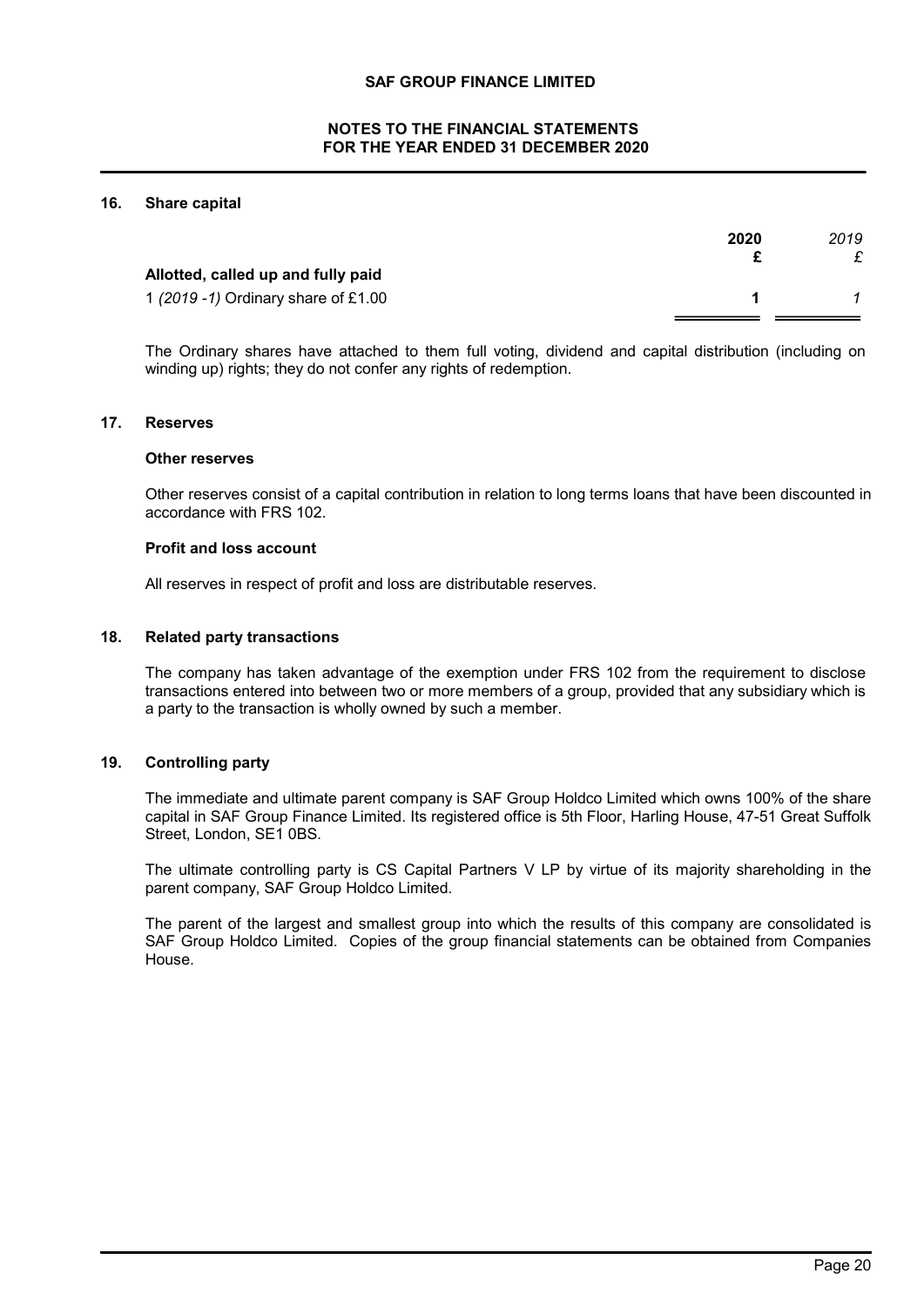# SAF GROUP FINANCE LIMITED DETAILED ACCOUNTS

FOR THE YEAR ENDED 31 DECEMBER 2020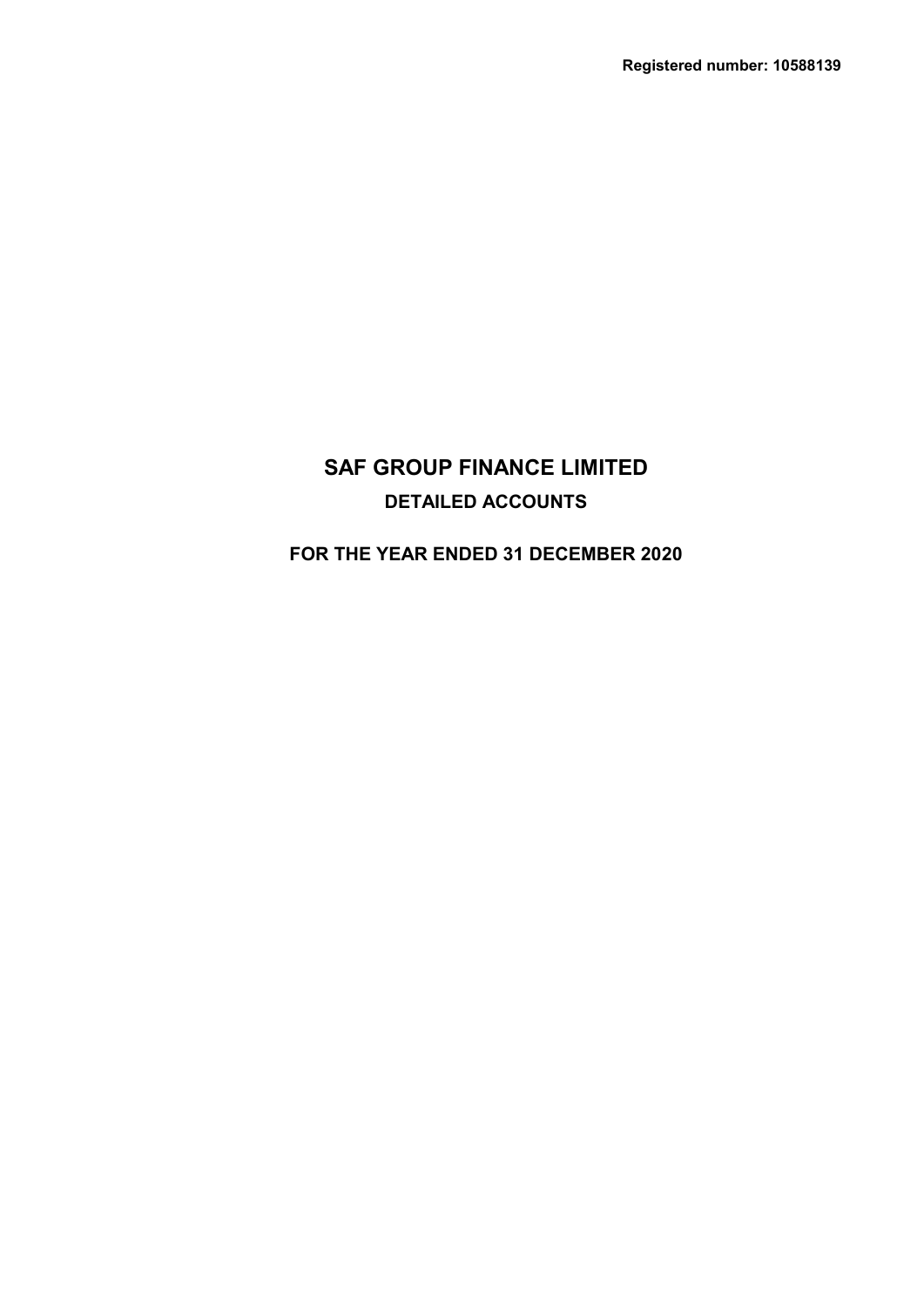### DETAILED PROFIT AND LOSS ACCOUNT FOR THE YEAR ENDED 31 DECEMBER 2020

|                         | <b>Note</b> | 2020<br>£     | 2019<br>£     |
|-------------------------|-------------|---------------|---------------|
| Other operating income  |             | 33,695        |               |
| Less: overheads         |             |               |               |
| Administration expenses |             | (33, 695)     | (100)         |
| Fair value movements    |             | (443, 774)    | (2, 595, 230) |
| <b>Operating loss</b>   |             | (443, 774)    | (2, 595, 330) |
| Interest payable        |             | (4, 408, 563) | (2,967,815)   |
| Loss for the year       |             | (4,852,337)   | (5, 563, 145) |